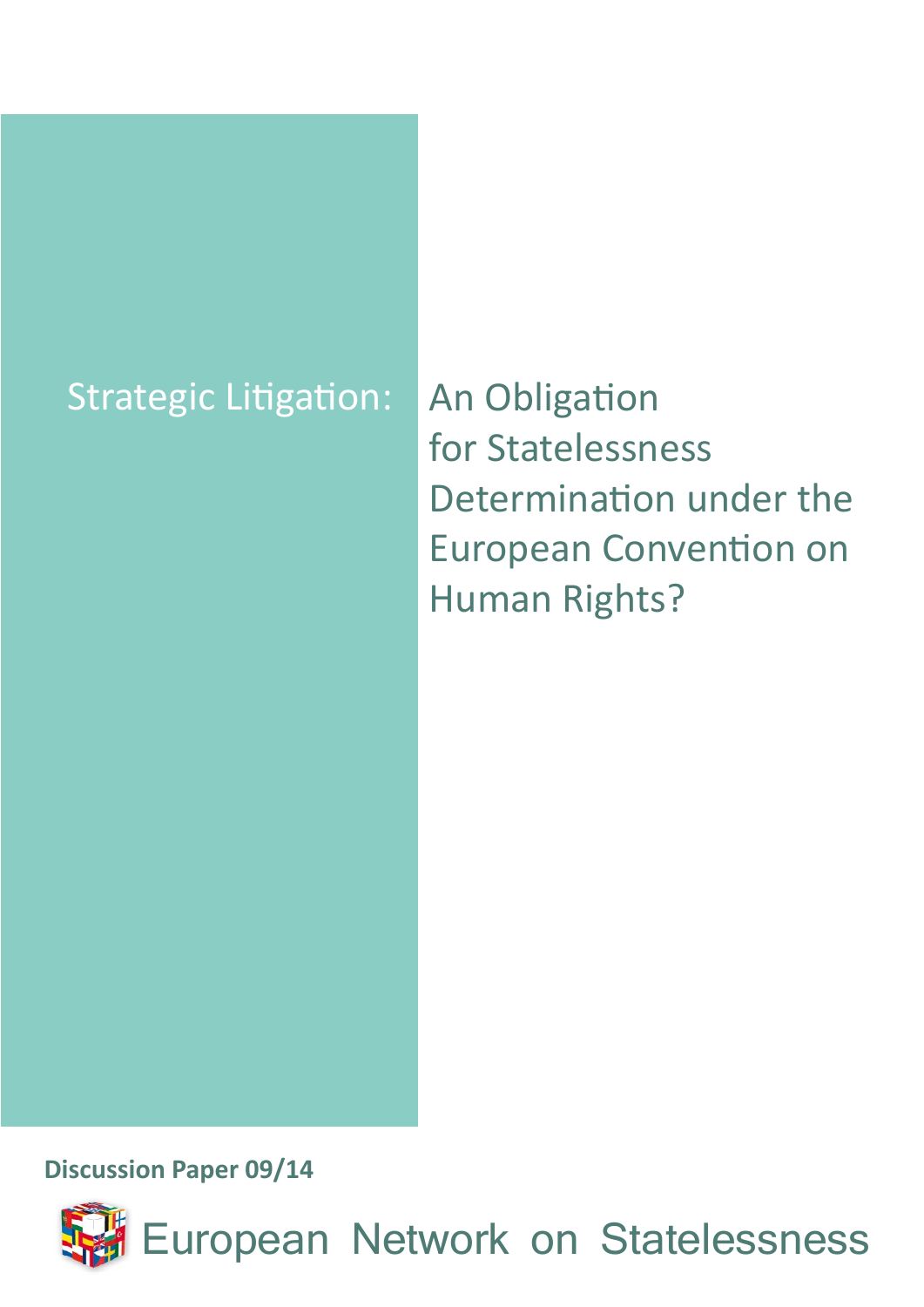© 2014 European Network on Statelessness. All rights reserved.

This guide and sections thereof may be distributed and reproduced without formal permission for the purposes of noncommercial research, private study, news reporting and training, provided that the material is appropriately attributed to the authors and the copyright-holder.

This discussion paper was commissioned by the European Network on Statelessness (ENS) a civil society alliance with 53 member organisations in over 30 countries, committed to addressing statelessness in Europe. Among other objectives, ENS advocates for the establishment of specialised, effective and rights-based determination and protection mechanisms for stateless persons. This guide is therefore intended to support the ENS Campaign to Protect Stateless Persons in Europe which was launched in October 2013.

ENS is grateful to the Oak Foundation whose support made this publication possible.

This paper was written by Caia Vlieks LLM.\*

Extensive comments and input were provided by Hilkka Becker (Immigrant Council of Ireland), Adrian Berry (Garden Court Chambers), Samuel Boutruche (UNHCR), Amal DeChickera (The Equal Rights Trust), Maxim Ferschtman (Open Society Justice Initiative), Chris Nash (European Network on Statelessness), Adam Weiss (European Roma Rights Centre), and Laura van Waas (Tilburg University Statelessness Program).

The development of this paper was also supported by discussion at an ENS expert roundtable on strategic litigation held in Strasbourg in April 2014.

<sup>\*</sup>The paper is based on the author's Master's Thesis of June 2013, "A European Human Rights Obligation for Statelessness Determination?", which was written to complete the Master International and European Public Law at Tilburg Law School. The document can be accessed at http://arno.uvt.nl/show.cgi?fid=132988.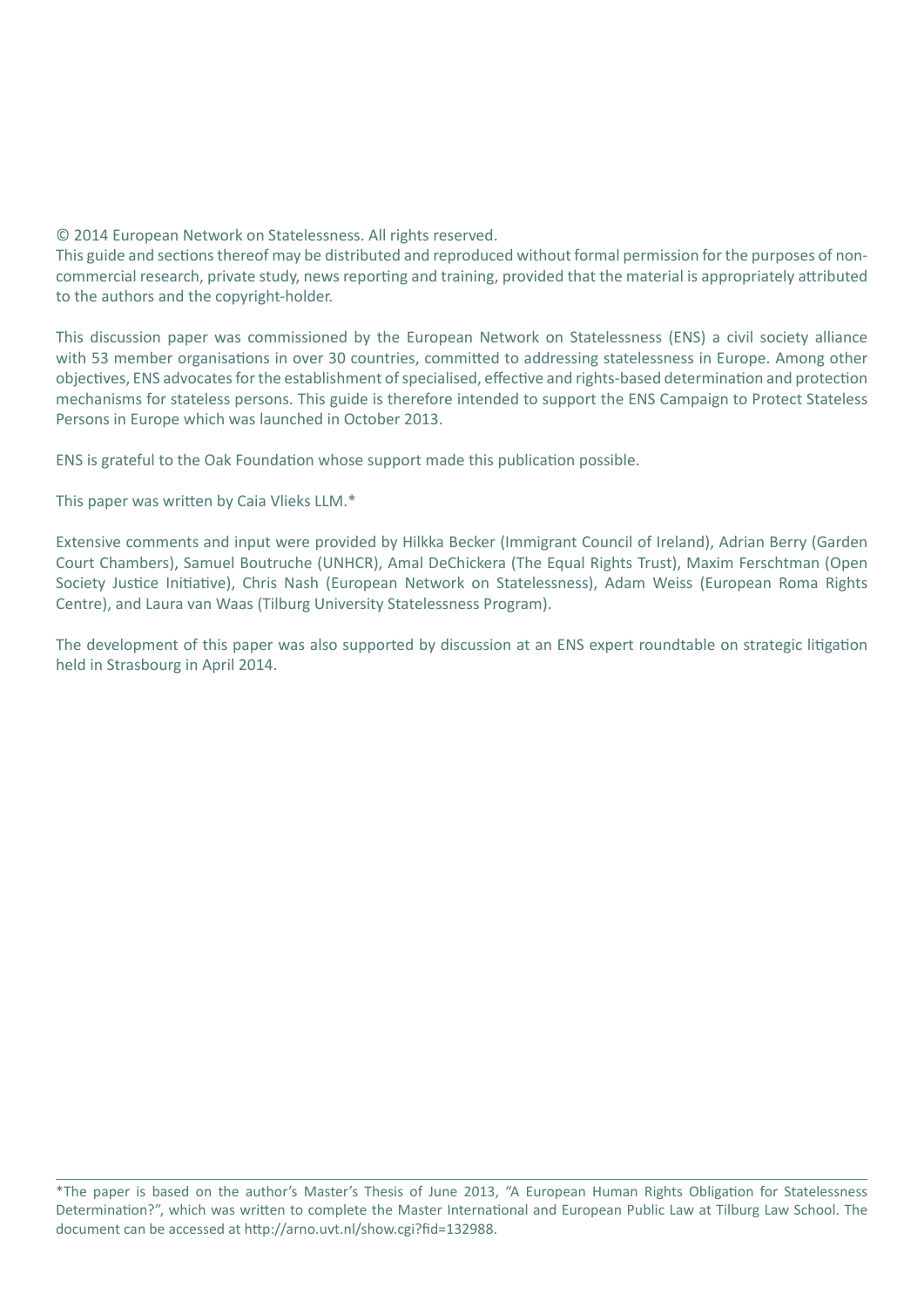# **Contents**

| 1. | Introduction                                                                     |
|----|----------------------------------------------------------------------------------|
| 2. | Article 3 ECHR: The Prohibition of Torture and Inhuman<br>or Degrading Treatment |
| 3. | Article 5 ECHR: The Right to Liberty and Security                                |
| 4. | Article 8 ECHR: The Right to Respect for Private and<br><b>Family Life</b>       |
| 5. | Article 13 ECHR: The Right to an Effective Remedy                                |
| 6. | Article 14 ECHR: The prohibition of discrimination                               |
| 7. | Conclusion                                                                       |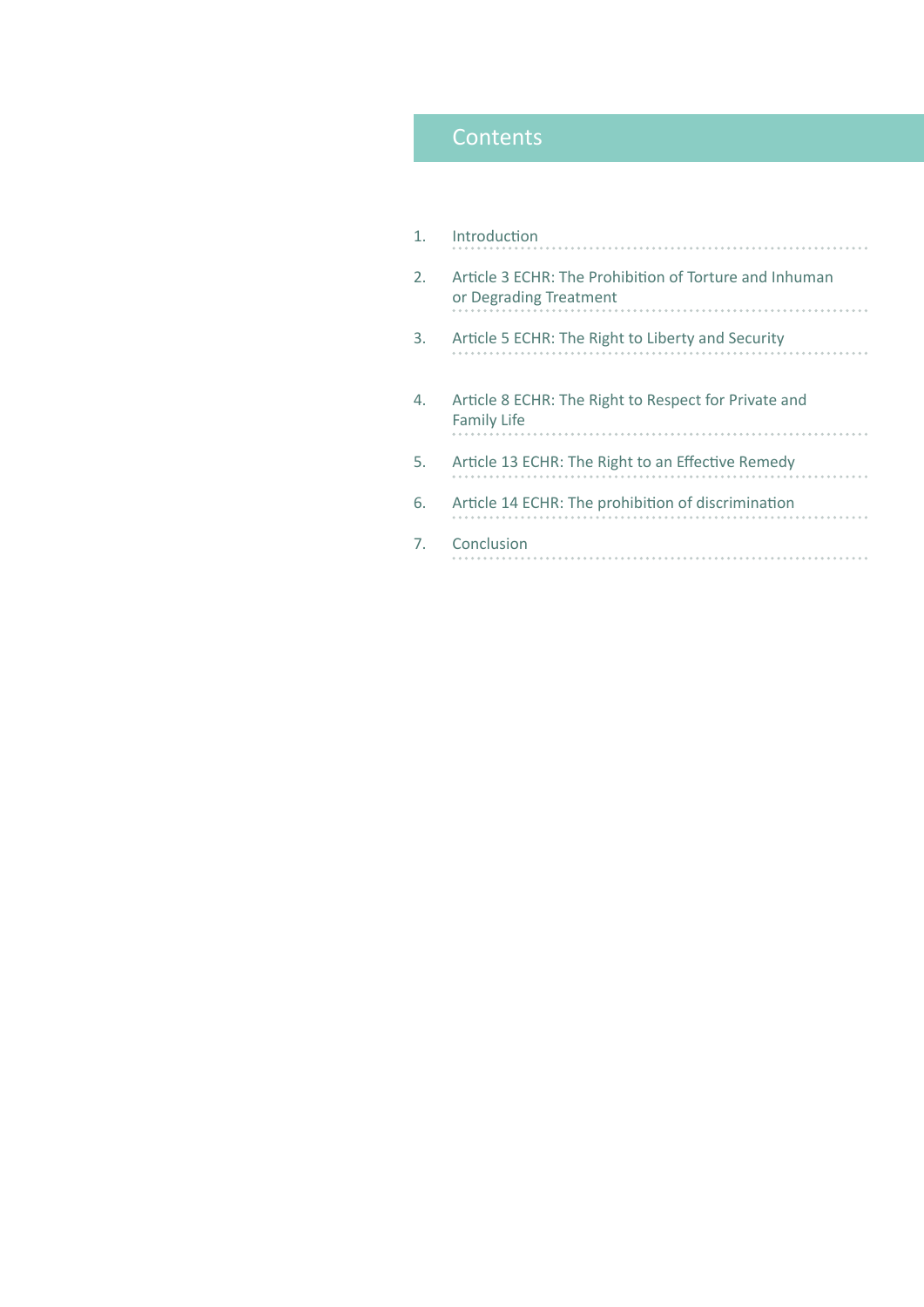#### 1. Introduction

At least 600.000 people remain stateless within the borders of Europe, $^1$  and new cases continue to emerge. European states have obligations to respect the rights of stateless persons and prevent statelessness under their international and regional (treaty) commitments. A majority of European states are party to the 1954 United Nations (UN) Convention relating to the Status of Stateless Persons.<sup>2</sup> Furthermore, instruments of both the Council of Europe (CoE) and the European Union (EU) address the prevention of statelessness and the protection of stateless persons.<sup>3</sup> Among these, the European Convention on Human Rights<sup>4</sup> is particularly significant because all 47 CoE Member States are parties to this instrument. Although the ECHR does not explicitly recognise the right to a nationality, the European Court of Human Rights,<sup>5</sup> the supervisory body of the ECHR, has dealt with questions regarding nationality and statelessness.<sup>6</sup> Moreover, the ECtHR has also ruled on numerous causes in which stateless persons were the complainant and therefore plays a crucial role in protecting the fundamental rights of stateless persons in Europe.<sup>7</sup> The Convention is therefore a tool in litigating for both the avoidance of statelessness and the protection of stateless persons.

Many different issues could be pursued through litigation to improve the situation of stateless people in Europe. One could think of issues like access to a nationality, the avoidance of loss and/or deprivation of nationality, access to particular rights and services as a stateless person, and protection from (arbitrary) detention of stateless persons. The current campaign<sup>8</sup> of the European Network on Statelessness (ENS) focuses on the urgent need to ensure better protection of stateless persons in Europe by addressing the legal limbo that stateless persons face and the grave consequences that this can have, such as destitution, discrimination and arbitrary detention. 9 The identification of persons as stateless is key in ensuring that they receive the appropriate treatment.<sup>10</sup> As such, statelessness determination is the first step for stateless persons towards adequate

 1 Europe is defined, for the purposes of this paper, as the region comprising the countries of the Council of Europe. See http://www.coe.int/en/web/about-us/our-member-states;jsessionid=ABC7BCB90C679DE9AC5F711702C799AD. 2

<sup>&</sup>lt;sup>2</sup> Hereinafter: '1954 Convention'.

<sup>&</sup>lt;sup>3</sup> Relevant in CoE context are *inter alia* the European Convention on Human Rights (ECHR), European Convention on Nationality and the CoE Convention on the Avoidance of Statelessness in Relation to State Succession and case law of the Court on the ECHR, e.g. Genovese v Malta (App no 53124/09 (ECtHR 11 October 2011)). With regard to the EU system, for instance the Returns Directive (Directive 2008/115/EC), the Qualification Directive (2011/95/EU) and EC Regulation 883/04 are of importance.

<sup>4</sup> Hereinafter: 'ECHR' or 'the Convention'.

<sup>5</sup> Hereinafter: 'ECtHR' or 'the Court'.

<sup>6</sup> Some of the important cases that were brought before the ECtHR regarding nationality and statelessness included: Andrei Karassev and family v Finland App no 31414/96 (ECtHR 12 January 1999); Kuric and others v Slovenia App No 26828/06 (ECtHR 26 June 2012); ECtHR, Genovese v Malta App no 53124/09 (ECtHR 11 October 2011). <sup>7</sup> E,g. *Auad v Bulgaria* App No 46390/10 (ECtHR 11 October 2011), *Al-Nashif and others v Bulgaria* App No 50963/99 (ECtHR 20 June 2002), Andrejeva v Latvia App No 55707/00 (ECtHR 18 February 2009), Slivenko v Latvia App No 48321/99 (ECtHR 9 October 2003).

<sup>&</sup>lt;sup>8</sup> See ENS Campaign to Protect Stateless Persons in Europe, <u>http://www.statelessness.eu/node/417</u>, as well as the ENS Petition to Protect Stateless Persons in Europe at http://www.statelessness.eu/act-now-on-statelessness. 9 <sup>9</sup> For more information about ENS, please refer to http://www.statelessness.eu/.

<sup>&</sup>lt;sup>10</sup> See also Laura van Waas, Nationality Matters. Statelessness under International Law (Intersentia 2008); and UNHCR, Geneva Conclusions (Expert Meeting on Stateless Determination Procedures and the Status of Stateless Persons, Geneva, Switzerland, 6-7 December 2010). http://www.unhcr.org/refworld/docid/4d9022762.html.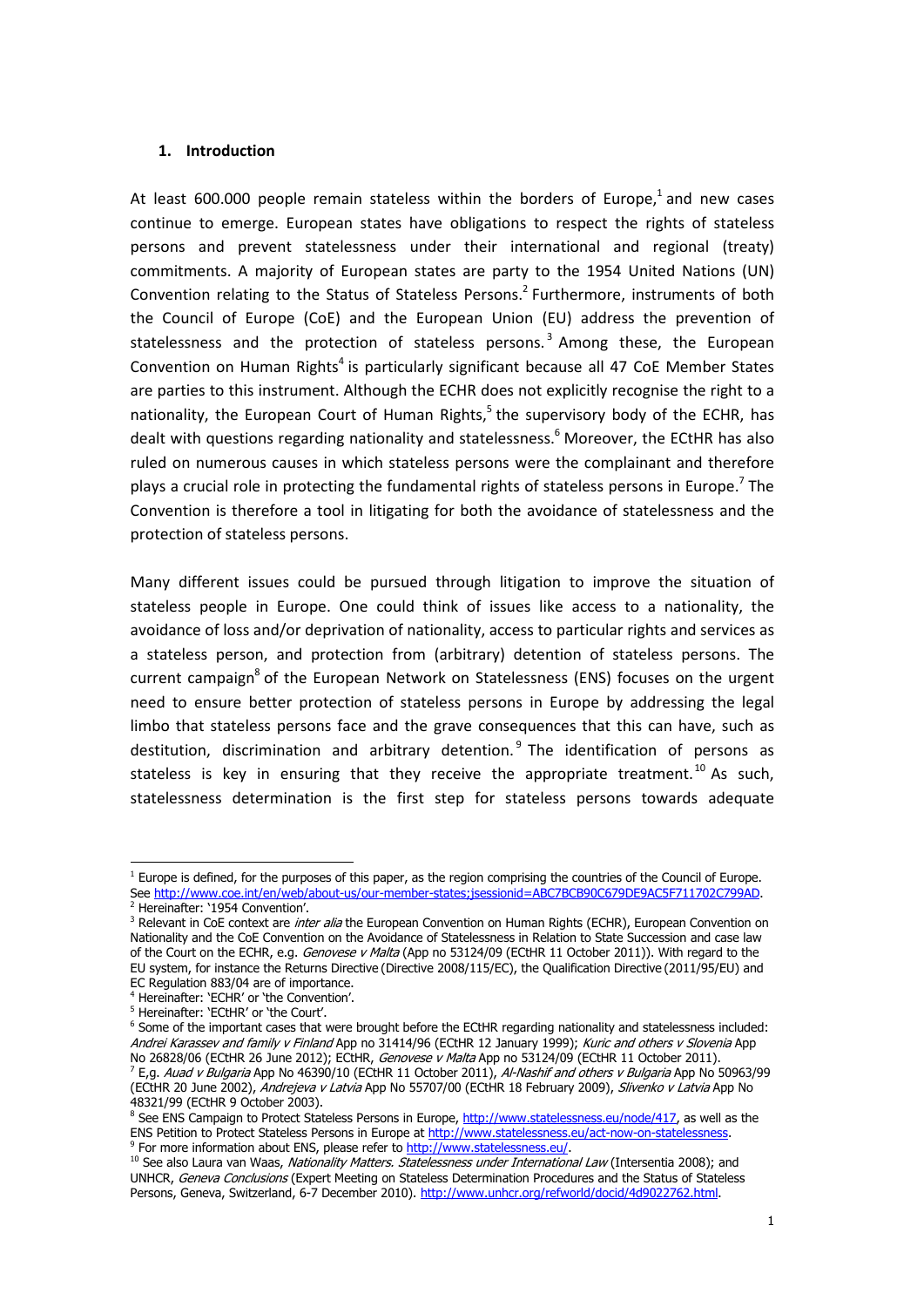protection. This is why promoting statelessness determination procedures is central to the ENS campaign.

Currently, many European countries do not (yet) have a statelessness determination procedure, $^{11}$  but do have international obligations towards stateless persons. These obligations not only flow from the specific UN treaties regarding statelessness, $^{12}$  but also from international human rights treaties.<sup>13</sup> The identification of stateless persons is an obligation that is implicit in the 1954 Convention, which establishes the international legal status of 'stateless person' and attributes a range of rights to those who enjoy this status. Importantly though, it is also relevant to the application of international human rights law, including the ECHR. Statelessness is a juridically relevant fact under international (human rights) law.<sup>14</sup> It is therefore unclear how the aforementioned obligations towards stateless persons can be fulfilled in the absence of a procedure or mechanism that determines statelessness. If the case can be made under the ECHR for an obligation to determine statelessness then this would constitute an important tool to secure better protection for stateless persons in Europe.

This paper investigates the question of a possible obligation for statelessness determination under the Convention by examining five relevant articles. These are:

- The prohibition of torture and inhuman or degrading treatment (Article 3);
- The right to liberty and security of person (Article 5);
- The right to respect for private and family life (Article 8);
- The right to an effective remedy (Article 13); and
- The prohibition of discrimination (Article 14).<sup>15</sup>

The hope is that a better informed and more proactive use of these Articles of the ECHR as a tool in the litigation of relevant cases involving stateless persons, at the ECtHR and also at the national level, will improve their protection – including by affirming that a determination as to whether a person is stateless is required in various settings where fundamental rights are in issue and that the introduction of a statelessness determination procedure (where absent) would be prudent.

It must be acknowledged that the case law of the Court regarding statelessness is, in general, extremely limited. Where statelessness determination is concerned, case law is so far non-existent. Nonetheless, some interesting observations can be made using existing

 11 Some European states have a statelessness-specific protection regimes, which grant protection on the basis that someone is stateless and thus have some kind of mechanism in place to determine that a person is stateless. These countries are: France, Italy, Spain, Latvia, Hungary, Moldova, Georgia, United Kingdom, Slovakia and Turkey. See ENS, Statelessness determination and the protection status of stateless persons. A summary guide of good practices and factors to consider when designing national determination and protection mechanisms (ENS 2013) 7.  $12$  The 1954 Convention and the 1961 Convention on the Reduction of Statelessness.

 $<sup>13</sup>$  Such as the International Covenant on Civil and Political Rights, the Convention on the Elimination of All Forms of</sup> Discrimination against Women, and the Convention on the Rights of the Child.

<sup>&</sup>lt;sup>14</sup> UNHCR, 'Guidelines on Statelessness No. 2: Procedures for Determining whether an Individual is a Stateless Person' (UNHCR 2012) HCR/GS/12/02, http://www.refworld.org/docid/4f7dafb52.html.

<sup>&</sup>lt;sup>15</sup> Note that there may be overlap between these articles and several may be implicated within a single case, depending on the circumstances. For example, where a person is detained for a lengthy period pending deportation, he or she may be able to invoke Articles 3, 5, 8, 13 and 14 of the ECHR.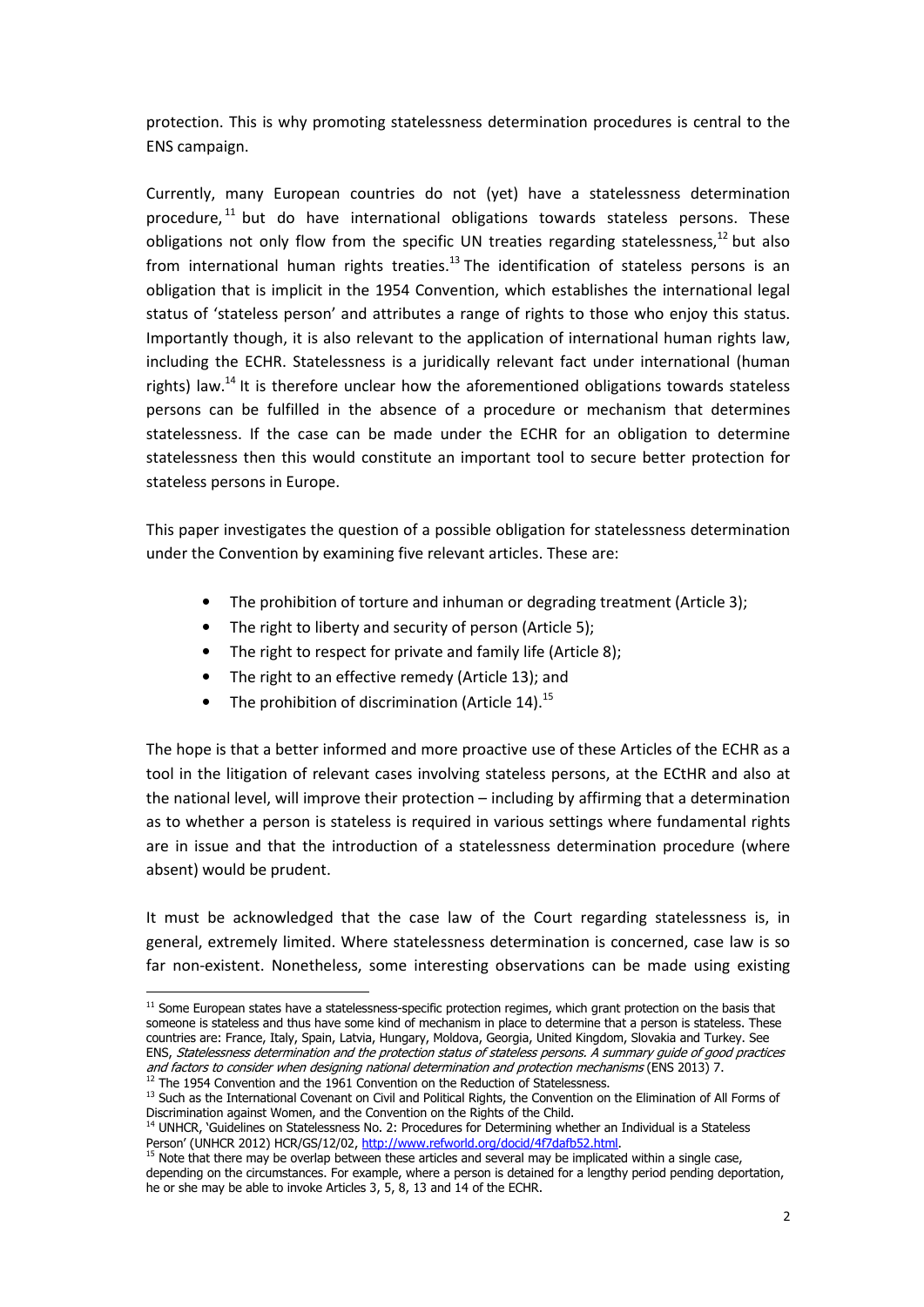case law regarding potential avenues for strategic litigation with a view to affirming an obligation for states to identify whether a person is stateless. For each of the Articles of the Convention discussed, some of the issues that have been considered by the ECtHR and that can be linked to statelessness determination are examined. For each issue, the interpretations of the Court, the link to statelessness determination and the feasibility of pursuing this link further under the ECHR will be discussed.

For the purpose of this study, statelessness determination has been defined broadly as any mechanism that aims to identify whether a person has a nationality, and which this is, or is stateless. Finally, it is important to emphasise that this paper is intended as a tool to facilitate discussion rather than to provide a definitive or exhaustive analysis of the issues under consideration. For example, it should be noted that other provisions, such as Article 6 of the Convention, which protects the right to a fair trial, may also be of interest to statelessness cases.<sup>16</sup> However, this paper considers only the five articles listed above.

#### 2. Article 3 ECHR: The Prohibition of Torture and Inhuman or Degrading Treatment

#### "No one shall be subjected to torture or to inhuman or degrading treatment or punishment."

Article 3 of the Convention is very short in its simple statement that prohibits torture and inhuman and degrading treatment or punishment. This also demonstrates the absolute and fundamental nature of this Article; no derogation is permitted, not even in times of war or public emergency.<sup>17</sup> When examining this provision more closely, a number of issues that have been considered by the ECtHR could be linked to problems that stateless persons may face, and may point to an obligation for statelessness determination. Below, four of these matters will be discussed, as well as the feasibility of pursuing these problems under the ECHR.

#### 2.1.Mental suffering and uncertainty

The first issue concerns mental suffering and uncertainty. The prohibition of inhuman and degrading treatment, as laid down in the Convention, does not only refer to the infliction of physical suffering; the Court has included mental suffering under Article 3.<sup>18</sup> This means that this Article might also encompass the uncertainty that unidentified stateless persons face on a daily basis because the state is failing to respond to their specific needs or circumstances. The interpretation of Article 3 by the ECtHR in a case regarding a disappearance is of interest here. The mother of the victim of disappearance was the applicant in this case, and she contended that she herself was a victim of inhuman and degrading treatment on account of her son's disappearance at the hands of the authorities. She requested the Court to find that the suffering she had endured engaged the responsibility of the respondent State under

 16 Note that Article 6 has been held not to apply in relation to immigration matters. Nonetheless, the following case gives rise to some debate in this regard: Jurisic and Collegium Mehrerau v Austria App No 62539/00 (ECtHR 27 July 2006).

 $^{17}$  Chalal v the United Kingdom App No 22414/93 (ECtHR 15 November 1996), see also Robin White & Clare Ovey, The European Convention on Human Rights (Oxford University Press 2010) 167.

<sup>&</sup>lt;sup>18</sup> Pieter van Dijk, Fried van Hoof, Arjen van Rijk & Leo Zwaak (eds), Theory and practice of the European Convention on Human Rights (Intersentia 2006) 416-417.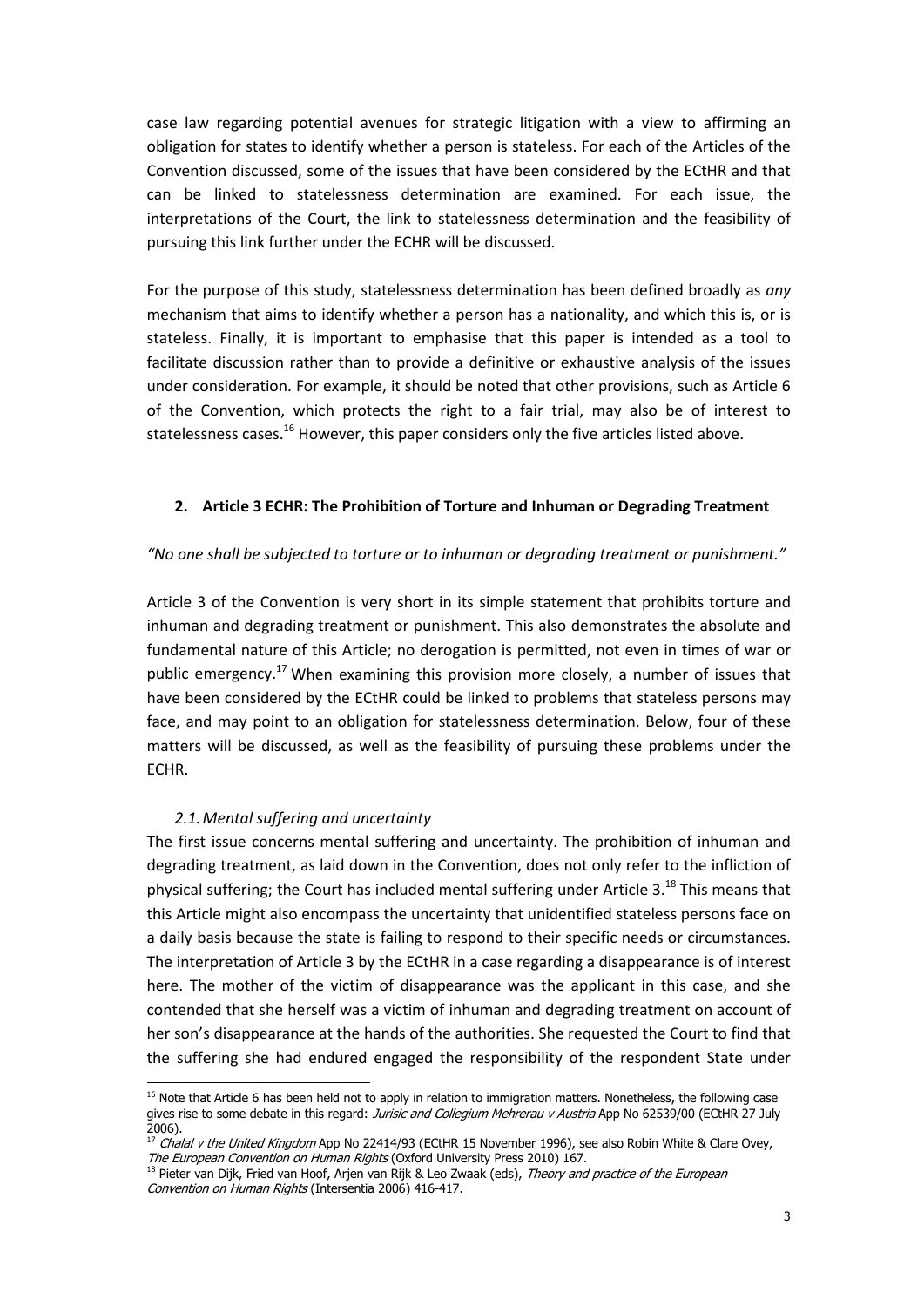Article 3 of the Convention.<sup>19</sup> In this case the ECtHR accepted that the lack of serious consideration given by the authorities to the applicant's complaint made the applicant a victim of the authorities' complacency in the face of her anguish and distress, which was suffered over a prolonged period of time, and amounted to ill treatment within the scope of Article 3.20

How could this be related to the uncertainty that a stateless person may face? When a stateless person explains to governmental officials that he or she is stateless and asks the state for some sort of status and help, the state can respond in different ways. However, when the state does not respond, but rather ignores this person and the fact that he or she is stateless over a prolonged period of time, while refusing to identify this person or give him or her some sort of status, the person involved could suffer not only destitution.<sup>21</sup> but also severe distress and fear. This is related to the consequential uncertainty that this person faces, especially where the lack of determination or status results in detention and/or attempted expulsion. Even though the case law of the Court relates to the specific context of disappearance, one could imagine that the circumstances of stateless persons could be more or less compared to that of persons confronted with a disappearance, as their constant anxiety is generally comparable. Moreover, the uncertainty suffered is caused by the lack of a response from the authorities. Ignoring unidentified applicants and failing to determine their (possible) statelessness could, due to the distress and fear it might cause, therefore be considered a breach of Article 3 of the ECHR or as treatment verging on a breach of Article 3 in respect of which legal remedies (interim and/or final) are requited in order to avoid or prevent such a breach. Construed in this manner, the mental suffering and uncertainty that a stateless person can face may point to a positive obligation<sup>22</sup> for states to determine statelessness. However, a high standard is set by the disappearance case, because an important restrictive factor is the fact that the son's applicant was at the hands of the authorities when he disappeared. More generally, it needs to be taken into account that the fact that such disappearance is imputable to the state played a role in finding the violation.<sup>23</sup> When arguing for an obligation to identify a stateless person as such, it may therefore be necessary to, in addition, argue that the stateless condition of the person concerned is imputable to the state authorities. Yet, it will not always be possible to argue that the statelessness is imputable to the Contracting Party that is involved, because cases often surface in the migratory context. Furthermore, it is likely that the simple anguish caused by the uncertainty a stateless person experiences would need to reach an acute level before Article 3 would be engaged. Where determination of statelessness is the gateway to preventing mental suffering for an individual, and where the Contracting Party has knowledge of the mental suffering and its root cause in the statelessness of that person and the effects of that statelessness, the case will need to be made for a positive obligation to be

 $20$  *Ibid.* 134.

 <sup>19</sup> Kurt v Turkey App No 24276/94 (ECtHR 25 May 1998) 130.

<sup>&</sup>lt;sup>21</sup> That stateless persons may face destitution was demonstrated in e.g. UNHCR, *Mapping Statelessness in The* United Kingdom (UNHCR 2011) 93; UNHCR, Mapping Statelessness in The Netherlands (UNHCR 2011) 34. <sup>22</sup> 'Positive obligation' is a concept under the Court's case law. According to the ECtHR, the main feature of positive

obligations is that they demand national authorities to take the necessary measures to safeguard a right enshrined in the ECHR. See Jean-François Akandji-Kombe, Positive Obligations under the European Convention on Human Rights. A Guide to the implementation of the European Convention on Human Rights (Human Rights Handbooks, No. 8, CoE 2007).

<sup>&</sup>lt;sup>23</sup> Kurt v Turkey App No 24276/94 (ECtHR 25 May 1998) 131.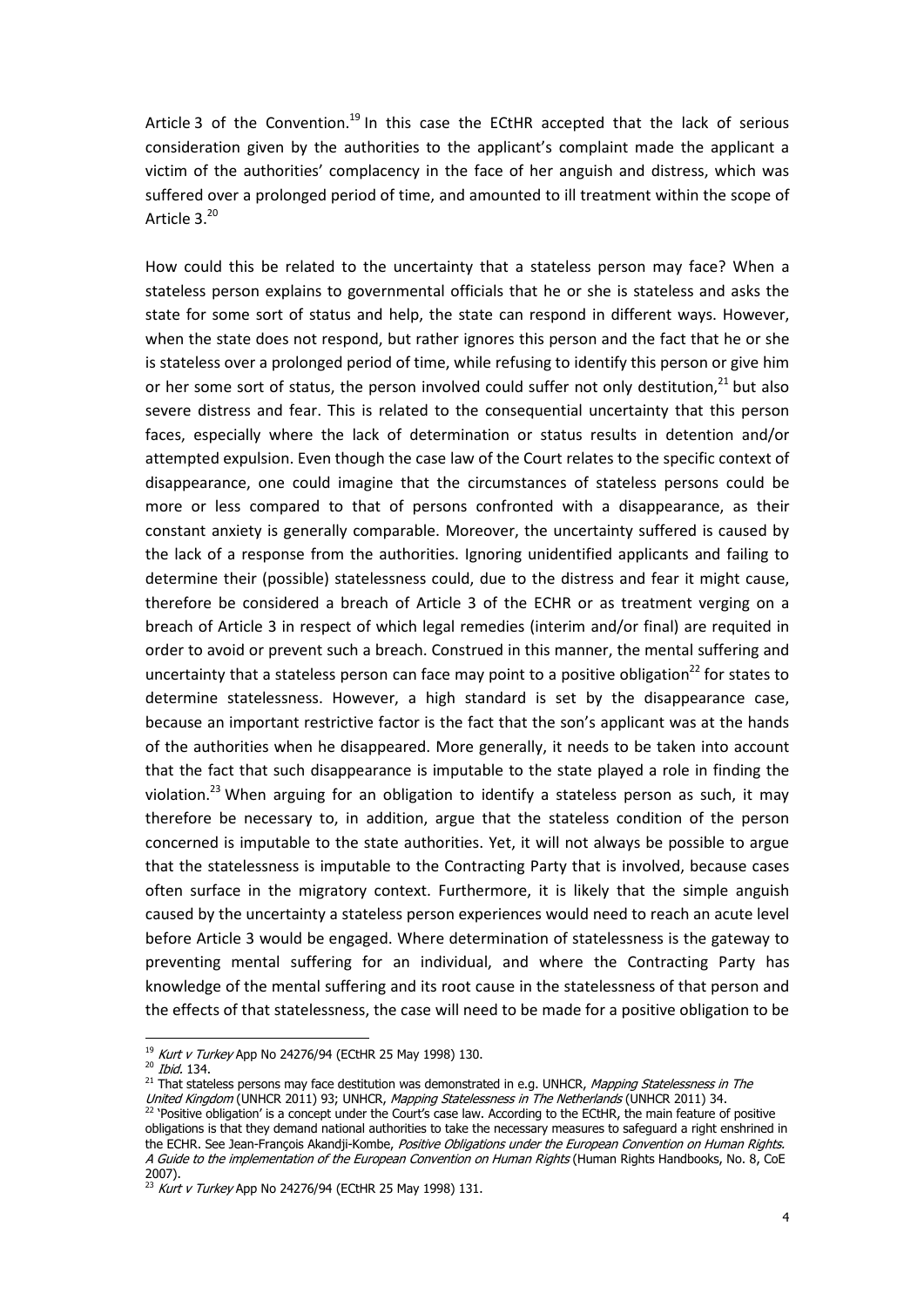imposed on that state to determine whether the person is stateless as part of the effort to secure practical legal remedies at national level.

# 2.2.Expulsion

An interesting issue that the ECtHR has considered in a number of cases involving Article 3 is expulsion. If a person, on the basis of substantive grounds, is considered to face a real risk of ill treatment in the country to which he or she will be deported or otherwise expelled, this could constitute a breach of Article 3 ECHR. When considering statelessness in a migratory context, it is important to note that stateless persons can also be refugees.<sup>24</sup> Furthermore, they are often members of vulnerable groups that are denied citizenship in their home countries. Examples are the Maktoum Kurds in Syria<sup>25</sup> and Rohingya in Burma – who can actually be refugees too.<sup>26</sup> The fact that they are denied citizenship and left stateless is an indication of the way they are treated in the country of origin or former residence; often statelessness is but one of the problems they are facing. These might include systematic discrimination, destitution, persecution, and lack of adequate food, housing, health care and education. It is important to keep this in mind when looking at the prohibition of refoulement under Article 3 of the Convention. On this matter:

"In its Cruz Varas judgment of 20 March 1991 the Court held that expulsion by a Contracting State of an asylum seeker may give rise to an issue under Article 3, and hence engage the responsibility of that State under the Convention, where substantial grounds have been shown for believing that the person concerned faced a real risk of being subjected to torture or to inhuman or degrading treatment or punishment in the country to which he was returned  $v^{27}$ 

The threshold that must be reached for Article 3 to be invoked must be more than "a general risk – a mere possibility.<sup>"28</sup> There must be substantial grounds of a real risk. As applied, this test imposes a lower standard of proof than that of beyond all reasonable doubt or of the balance of probability. In recent cases the ECtHR has adopted a liberal approach, $^{29}$  which makes it clear that proof beyond reasonable doubt is not necessary in asylum cases. The expulsion of a stateless person to a country of former residence might thus give rise to a risk of a breach of Article 3 of the ECHR, as statelessness is a relevant indication  $-$  a sort of 'marker'  $-$  of circumstances that the person might face if expelled which would violate Article 3. When a state does not determine whether a person is

<sup>25</sup> For more information, please refer to Zahra Albarazi, Stateless Syrians (Statelessness Programme 2013), http://papers.ssrn.com/sol3/papers.cfm?abstract\_id=2269700.<br><sup>26</sup> More information can be found in Equal Rights Trust, *Burning homes, sinking lives: a situation report on violence* 

<sup>24</sup> In that context, in addition to the human rights protection against *refoulement,* also the prohibition of *refoulement* of the 1951 Convention relating to the Status of Refugees applies.

against stateless Rohingya in Myanmar and their refoulement from Bangladesh (Equal Rights Trust 2012), http://www.equalrightstrust.org/ertdocumentbank/The%20Equal%20Rights%20Trust%20- %20Burning%20Homes%20Sinking%20Lives.pdf.

 $\frac{27}{27}$  Vilvarajah and others v. The United Kingdom App Nos 13163/87, 13164/87, 13165/87, 13447/87, 13448/87 (ECtHR 30 October 1991) 103.

<sup>&</sup>lt;sup>28</sup> Pieter van Dijk, Fried van Hoof, Arjen van Rijk & Leo Zwaak (eds), *Theory and practice of the European* Convention on Human Rights (Intersentia 2006) 435; Vilvarajah and others v. The United Kingdom App Nos 13163/87, 13164/87, 13165/87, 13447/87, 13448/87 (ECtHR 30 October 1991) 111-112.

<sup>&</sup>lt;sup>29</sup> Which is noted in Pieter van Dijk, Fried van Hoof, Arjen van Rijk & Leo Zwaak (eds), *Theory and practice of the* European Convention on Human Rights (Intersentia 2006) 436 on the basis of, for instance, Jabari v Turkey App No 40035/98 (ECtHR 11 July 2000) and Said v The Netherlands App No 2345/02 (ECtHR 5 July 2005).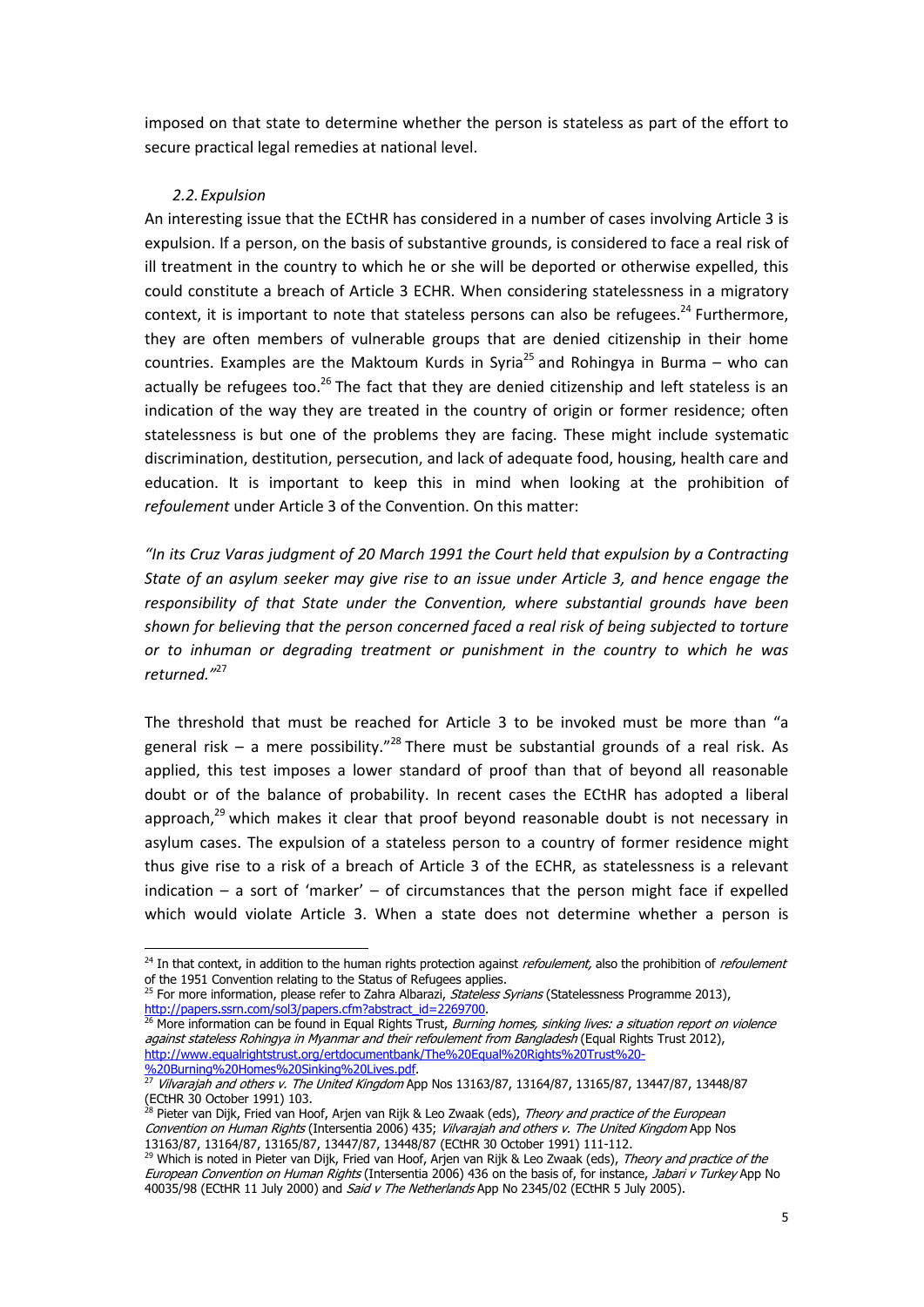stateless, it might ignore the real risk of a stateless person being exposed to treatment breaching the prohibition of torture or inhuman or degrading treatment or punishment in the Convention. Especially given the liberal approach that the ECtHR seems to take, there seems to be a necessity to determine statelessness to avoid expulsions that involve a real risk of the violation of Article 3, even when the stateless person involved is not recognised as a refugee.

The case of Auad v Bulgaria,  $30$  concerning the expulsion of a stateless Palestinian, is also of interest here. In this case, the Court acknowledged the importance of the applicant's statelessness to the judgement on the merits in order to conclude that he would not be able to go anywhere other than a specific refugee camp in Lebanon. Due to the violent situation in that refugee camp and the lack of a legal framework providing adequate safeguards in Bulgaria, the ECtHR found that there would be a real risk of a violation of Article 3 ECHR if he were deported to Lebanon and that therefore there was a breach of Article 3. $31$  The case indirectly shows that the status of a person – that of stateless Palestinian – can be of importance in judging the risk of ill treatment that he or she may or may not be subjected to. This points towards an obligation to determine statelessness for states in order to meet the standards regarding expulsion under Article 3 of the Convention.

Nonetheless, it should be noted that it may be hard to identify cases where statelessness itself is a material consideration and requires determination. For example, where a stateless person is also a refugee, a judicial decision may not determine the issue of statelessness, but may focus solely on the refugee question. Much will depend on the treatment that the person faces on return by virtue of being treated as stateless in the state of return.

# 2.3.Destitution and administrative practice

Another interesting concept that the Court has developed in its interpretation of Article 3 is that of an 'administrative practice'. One can speak of an administrative practice when the facts of a case show repeated conduct of a certain kind by (an agent of) the state that – even though unlawful – was tolerated (at a higher level).<sup>32</sup> Reports on statelessness in different European countries have more than once identified that stateless persons are often confronted with repeated periods of (arbitrary) detention when awaiting (impossible) expulsion. $^{33}$  This, at least, points to a practice, in some countries, of a repetitive nature. Furthermore, the destitution that some (unidentified) stateless persons face because they are not being afforded with the rights they should enjoy according to international law, might constitute an administrative practice if states continue to fail to respond to stateless persons that ask for assistance or recognition. Where an irremovable stateless person lacks permission to work and is excluded from access to social assistance, he or she maybe subject to a regime of treatment thereby that renders him or her destitute and verging on treatment contrary to Article 3 of the ECHR by virtue of the inhuman or degrading treatment

 $\frac{30}{30}$  *Auad v Bulgaria* App No 46390/10 (ECtHR 11 October 2011).

<sup>&</sup>lt;sup>31</sup> *Ibid.* 107-108.

<sup>&</sup>lt;sup>32</sup> See also *Ireland v the United Kingdom* App No 5310/71 (ECtHR 18 January 1978) para. 159 and Robin White & Clare Ovey, The European Convention on Human Rights (Oxford University Press 2010) 169.

<sup>&</sup>lt;sup>33</sup> UNHCR, Mapping Statelessness in The United Kingdom (UNHCR 2011) 93; UNHCR, Mapping Statelessness in The Netherlands (UNHCR 2011) 34; UNHCR, Mapping Statelessness in Belgium (UNHCR 2012) 41, 71.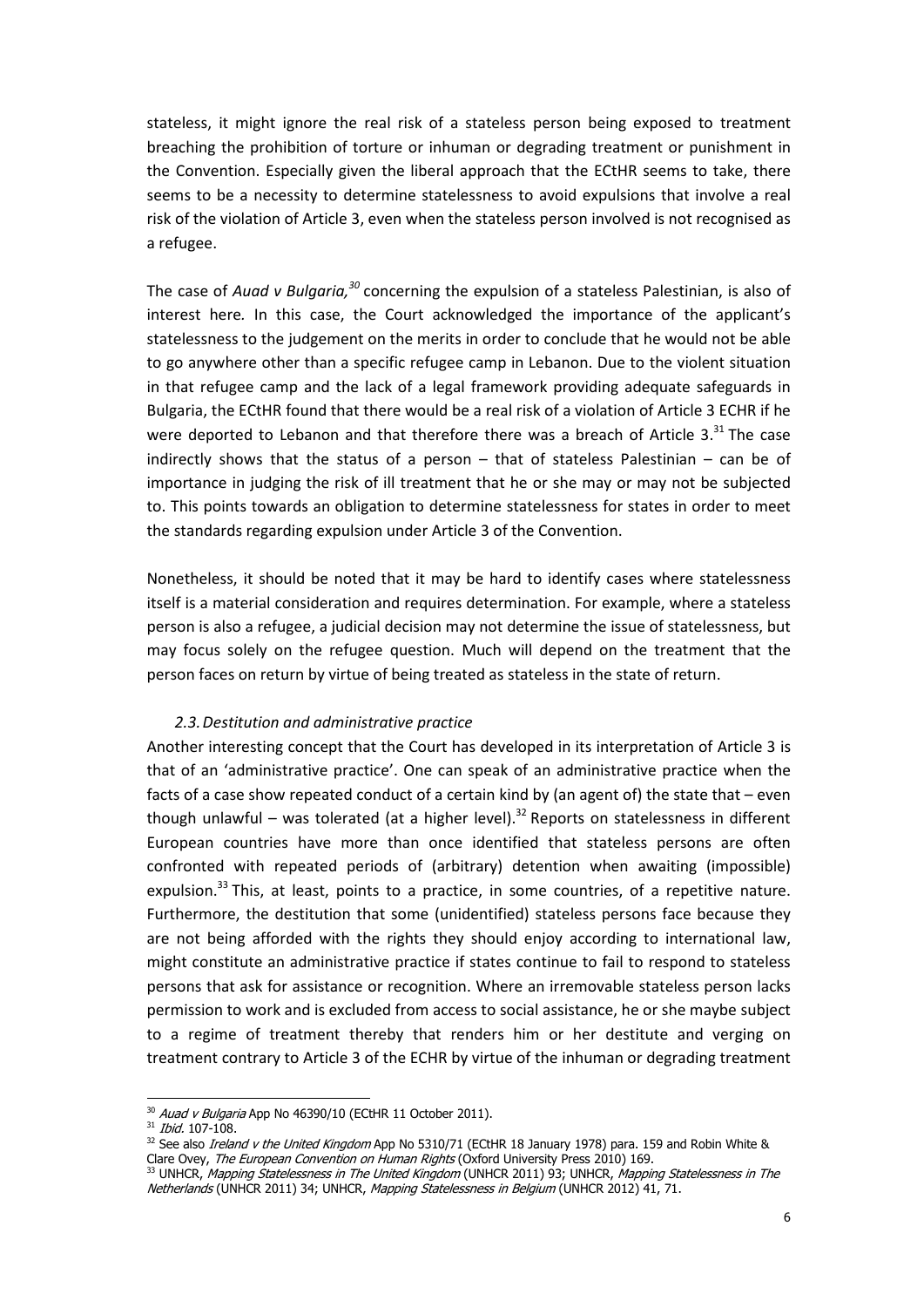suffered in consequence. As statelessness determination would be the only way to at least identify who is stateless, it is something that might be linked to administrative practices. Where there is a real risk of such treatment, interim or final remedies may be sought to avoid or prevent such a violation. Where such treatment is viewed retrospectively, if the destitution can be proved to fall within the scope of Article 3 and the applicant(s) can demonstrate beyond reasonable doubt that the state – after being notified by the applicant(s) in question – has repeatedly left unidentified persons to live in destitution, a finding of a breach of Article 3 of the Convention ought to follow. To fall within the scope of Article 3, the ill treatment must attain a minimum level of severity. The assessment of this minimum depends on all the circumstances of the case, such as the duration of the treatment, its physical or mental effects and, in some cases, the sex, age and state of health of the victim.<sup>34</sup>

An example of destitution of stateless persons and neglect by states regardingfor their circumstances, and which might give an indication of how feasible it may be to pursue this issue, can be found in evidence from mapping studies by UNHCR.<sup>35</sup> The studies show that undocumented persons, also persons that belong to groups that are widely known to be affected by statelessness, such as Myanmar's Rohingya or Kuwait's Bidouns, $36$  were refused a legal status, for instance in the United Kingdom. Still, the state appears to be unable to remove them from the country, which results in lengthy time spent in limbo, often facing destitution. That (possibly) stateless persons are consistently being denied a status or support while the state cannot enforce removal, seems evident of a state repeatedly ignoring the relevance of (possible) statelessness, and its consequences. This might breach Article 3 of the Convention, and therefore points to the necessity to determine statelessness in order to afford these persons with the protection and support they clearly need.

In this regard, a case regarding destitution would likely need to involve a stateless person (undocumented and/or irregularly present) facing an accumulation of problems in order for Article 3 to be engaged. Firstly, he or she would need to be prohibited from work and secondly also excluded from access to social assistance. Thirdly, the person would need to face a legal or practical impediment to removal. It could be that the principle of nonrefoulement was engaged (although that might suggest recourse to other protection mechanisms). Alternatively, the impediment might be a practical one, a person cannot be returned due to the absence a viable route of return. More likely is that the impediment is that the person cannot be returned because the person is stateless and inadmissible to any state at all or to a state where he or she could secure food, accommodation and essential living needs to avoid destitution contrary to Article 3 of the Convention. Where a person is prohibited from work, excluded from social assistance and is irremovable (as a stateless person), and absent any third party support from friends, family, charities, etc., he or she

 $\frac{34}{3}$  *Ireland v the United Kingdom* App No 5310/71 (ECtHR 18 January 1978) para. 162.

<sup>&</sup>lt;sup>35</sup> UNHCR, Mapping Statelessness in The United Kingdom (UNHCR 2011); UNHCR, Mapping Statelessness in the Netherlands (UNHCR 2011).

<sup>&</sup>lt;sup>36</sup> For more general information about stateless Kuwaiti Bidouns, please refer to (for example) Sarnata Reynolds & Kirsten Cordell, Kuwait: Bidoun nationality demands can't be silenced (Refugees International Field Report 2012).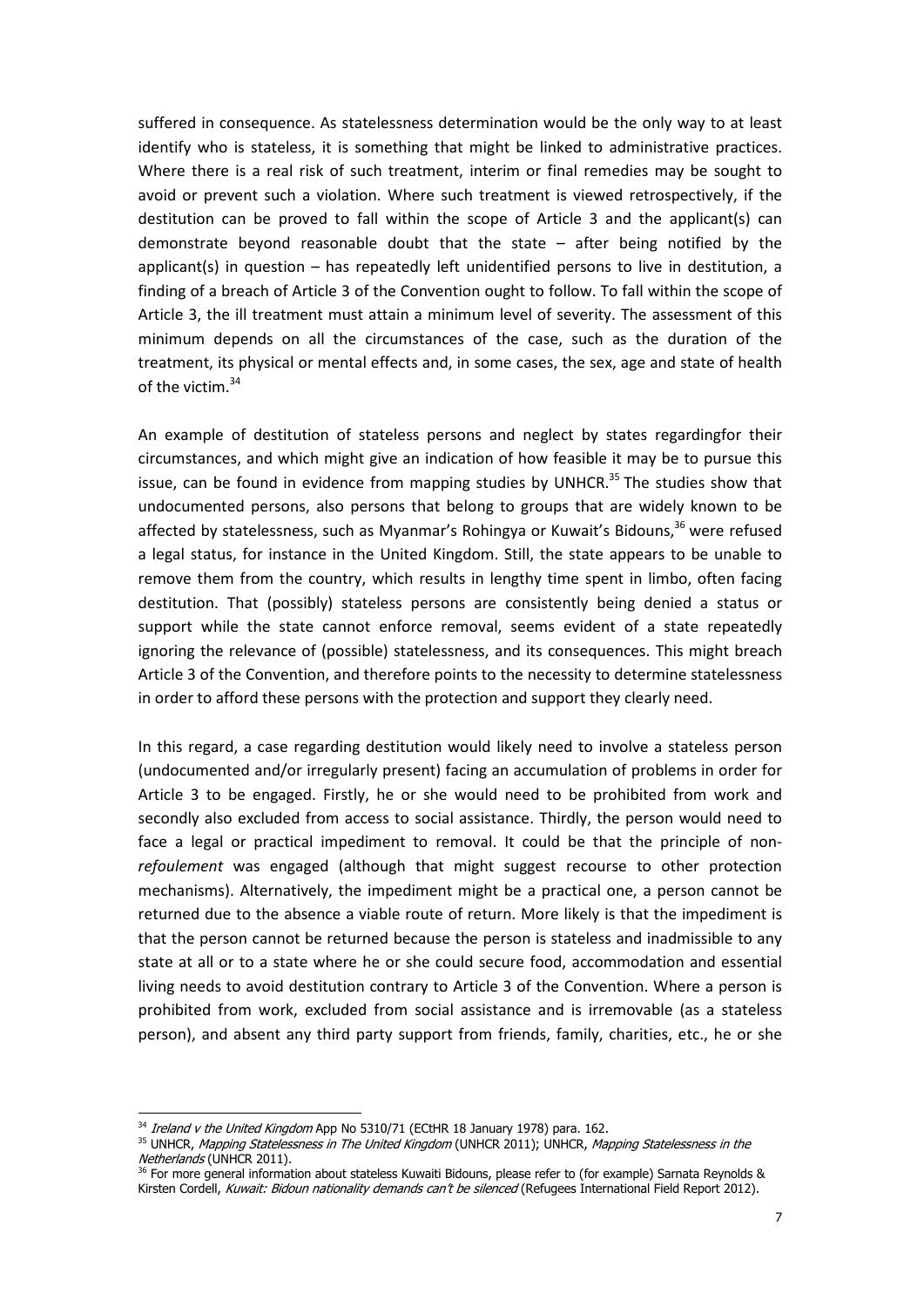will very soon be destitute and thereby verging on treatment contrary to Article 3. $37$  Where that person is verging on destitution that would engage Article 3 then, in order to prevent such an outcome, destitution need not be proved beyond reasonable doubt, as it is not past or historic destitution that is being considered. The stateless person (undocumented and/or irregularly present) would require a determination of his or her statelessness in order to establish that he or she is being subjected to treatment contrary to Article 3. Such destitution cases thus offer a useful basis for establishing the necessity of a statelessness determination procedure. They would also raise issues regarding denial of permission to work or access to social assistance, and the question of whether regularisation would be a sensible solution.

# 2.4.Detention

Detention is another matter that has been decided on by the Court.<sup>38</sup> For instance, it dealt with a case relating to the prospects of release in A and others v the United Kingdom.<sup>39</sup> This case concerned a number of foreign nationals that were suspected of terrorism and were detained without a trial because they could not be deported. They claimed – inter alia – that the high security measures in detention were inappropriate and damaging to their health, and that the indeterminate nature of the detention, with no end in sight, and its actual long duration, gave rise to abnormal suffering. $40$  The Court acknowledged that the uncertainty and fear of indeterminate detention are to be taken into account, which also confirms the earlier findings on uncertainty as an issue that can raise questions under Article 3. However, it did not find a violation of Article 3 (or Article 3 in conjunction with Article 13) because of the availability of proceedings and remedies to challenge the legality of detention and the conditions of detention.<sup>41</sup> Accordingly, the ECtHR did not find that the detention of the applicants reached the high threshold of inhuman and degrading treatment.<sup>42</sup>

Stateless persons are at particular risk of arbitrary detention. As a national, a person should always be able to enjoy return to the country of nationality. If a person is not a national of a country, he or she will be subject to immigration laws and regulations. This puts a stateless person, who is not a national of any state, in a disadvantaged position, because he or she will always be subject to the immigration rules of any country he or she is in. Stateless persons in this situation are more vulnerable to detention awaiting (impossible) expulsion. A first question that one might ask is whether the detention of stateless persons (awaiting expulsion) in itself is a breach of the prohibition of torture or inhuman or degrading treatment or punishment, because they do not have a nationality and therefore will generally have no hope of release, as there is no country they can be expelled to. The conclusion on the basis of the aforementioned case can be that detaining stateless persons as such does not reach the threshold of the prohibition of torture or inhuman or degrading

 $42$  *Ibid.* 134.

 $\frac{37}{32}$  See also *M.S.S. v Belgium and Greece* App No 30696/09 (ECtHR 21 January 2011) and a House of Lords case in the United Kingdom: Limbuela v Secretary of State for the Home Department Session 2005-6 [2005] UKHL 66 (UKHL 3 November 2005).

<sup>&</sup>lt;sup>38</sup> See also section 3 of this paper regarding Article 5 of the ECHR.

 $39$  A. and others v the United Kingdom App No 3455/05 (ECtHR 19 February 2009).

<sup>&</sup>lt;sup>40</sup> Ibid. 116.

 $41$  Ibid. 131 & 133. As detention is already discussed here, it will not be discussed separately again under section 4.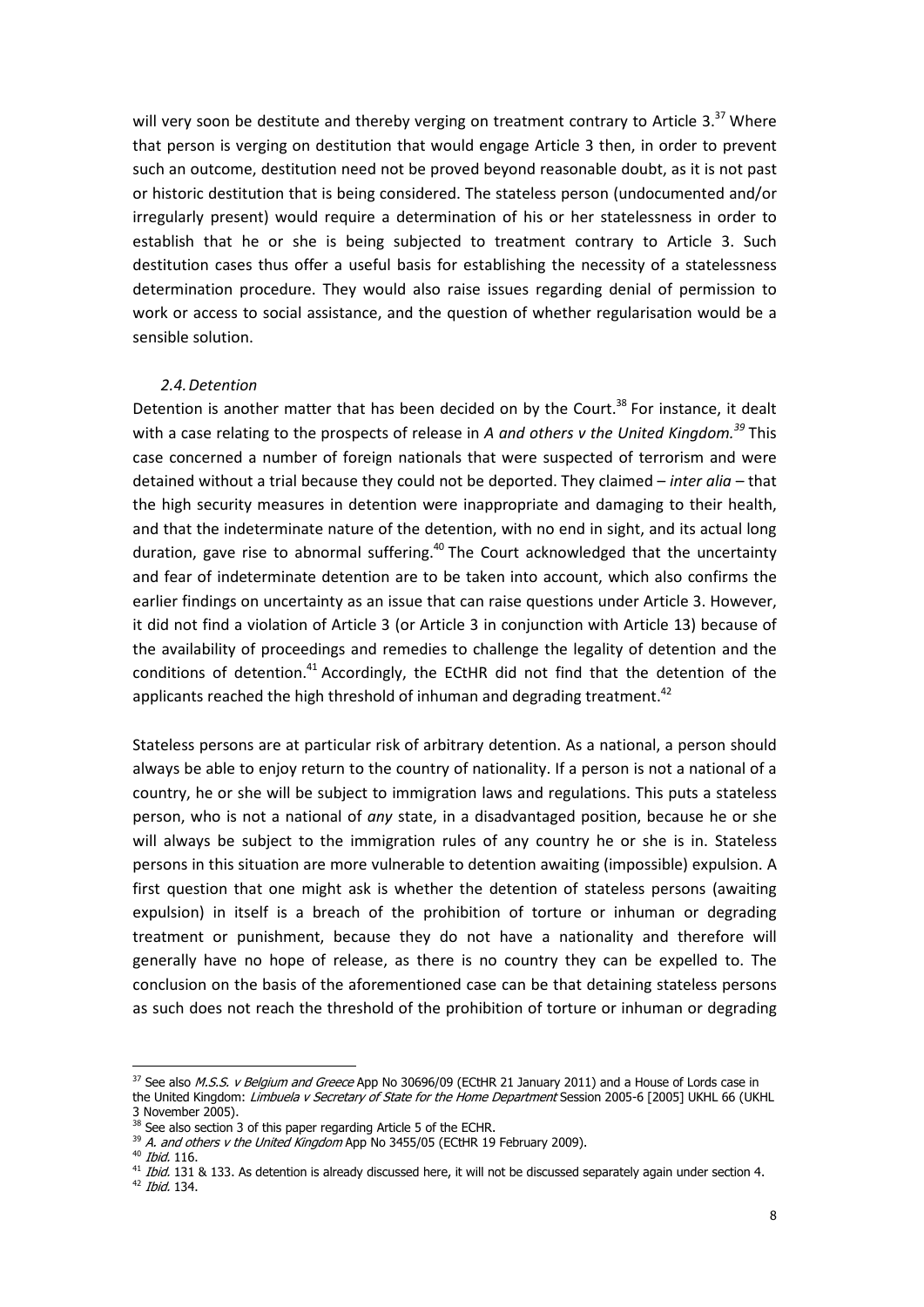treatment or punishent under the Convention, as long as adequate remedies to challenge this are available.

However, there has been a case which shows that the determination of statelessness and the arbitrary detention of stateless person may raise an issue under Article 3 of the ECHR. The European Commission of Human Rights, $43$  declared an application admissible that dealt with the repeated expulsion and detention of a person whose identity was impossible to establish as an issue under Article 3.<sup>44</sup> The Court never decided on this case because a friendly settlement was reached. Nonetheless, this case does show that a Member State should determine the identity of a person, which includes the nationality or – in absence of a nationality – statelessness of a person. This again points to the importance of determining statelessness from an Article 3-perspective in cases involving detention.

# 3. Article 5 ECHR: The Right to Liberty and Security

 $"1.$  Everyone has the right to liberty and security of person. No one shall be deprived of his liberty save in the following cases and in accordance with a procedure prescribed by law:

(a) the lawful detention of a person after conviction by a competent court;

(b) the lawful arrest or detention of a person for noncompliance with the lawful order of a court or in order to secure the fulfilment of any obligation prescribed by law;

(c) the lawful arrest or detention of a person effected for the purpose of bringing him before the competent legal authority on reasonable suspicion of having committed an offence or when it is reasonably considered necessary to prevent his committing an offence or fleeing after having done so;

(d) the detention of a minor by lawful order for the purpose of educational supervision or his lawful detention for the purpose of bringing him before the competent legal authority;

(e) the lawful detention of persons for the prevention of the spreading of infectious diseases, of persons of unsound mind, alcoholics or drug addicts or vagrants;

(f) the lawful arrest or detention of a person to prevent his effecting an unauthorised entry into the country or of a person against whom action is being taken with a view to deportation or extradition.

2. Everyone who is arrested shall be informed promptly, in a language which he understands, of the reasons for his arrest and of any charge against him.

3. Everyone arrested or detained in accordance with the provisions of paragraph 1 (c) of this Article shall be brought promptly before a judge or other officer authorised by law to exercise judicial power and shall be entitled to trial within a reasonable time or to release pending trial. Release may be conditioned by guarantees to appear for trial.

4. Everyone who is deprived of his liberty by arrest or detention shall be entitled to take proceedings by which the lawfulness of his detention shall be decided speedily by a court and his release ordered if the detention is not lawful.

 43 The European Commission of Human Rights was a supervisory body of the ECHR that existed before the introduction of Protocol No. 11 to the ECHR.

<sup>&</sup>lt;sup>44</sup> Giama v Belgium App No 7612/76 (Report of Commission, 17 July 1980).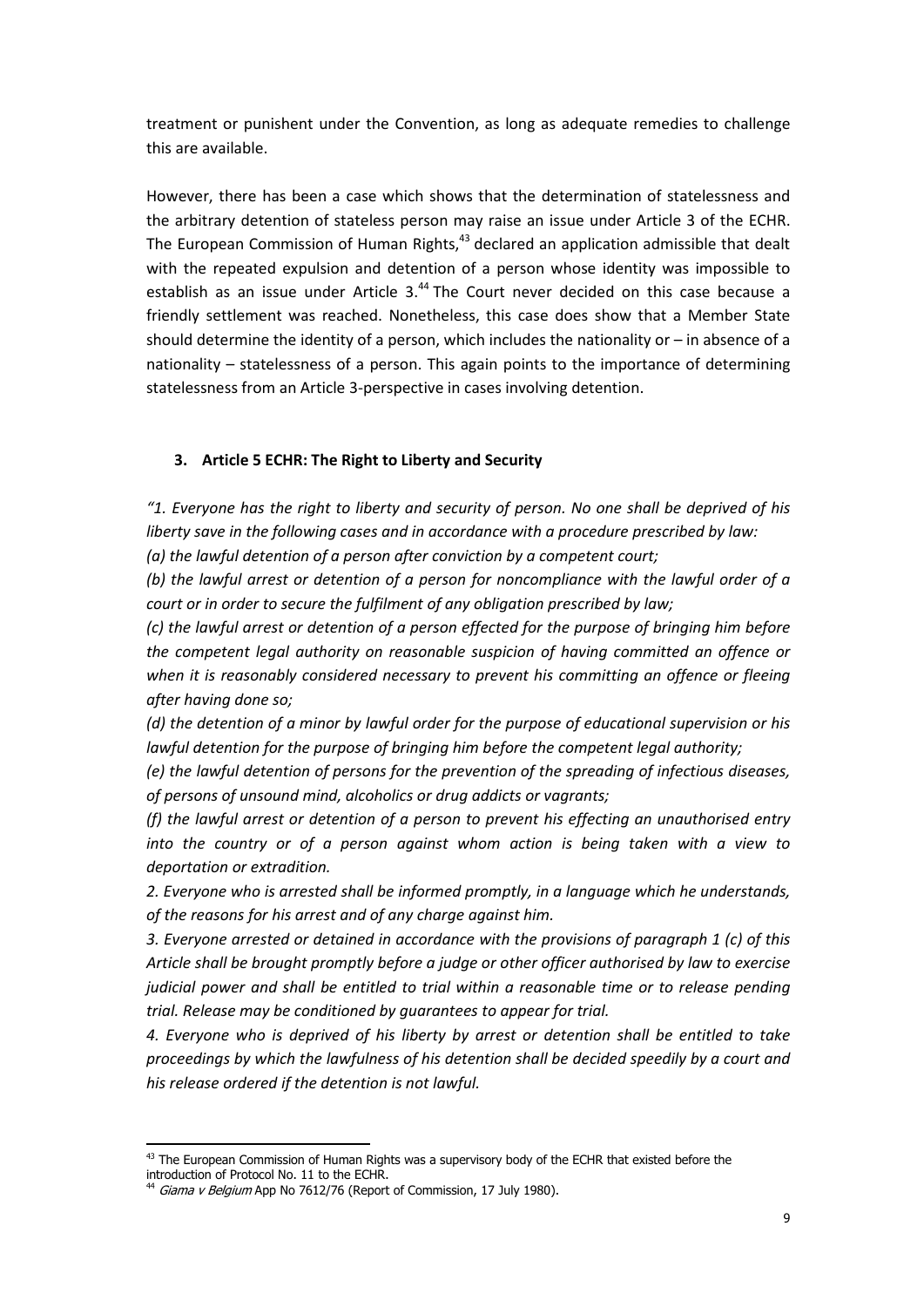5. Everyone who has been the victim of arrest or detention in contravention of the provisions of this Article shall have an enforceable right to compensation."

The purpose of Article 5 of the ECHR is to guarantee liberty and security of the person, and to provide, in particular, guarantees against arbitrary arrest or detention.<sup>45</sup> To that end, the Article comprises an exhaustive list of grounds for detention.<sup>46</sup> Under Article 5 of the Convention, arbitrary detention in relation to expulsion is a key issue in relation to statelessness. Above, this paper has already discussed detention under Article 3, but Article 5 is particularly pertinent to the issue of determination of whether a person is stateless in the context of detention. That stateless persons are at risk of being (arbitrarily) detained for the purpose of (impossible) expulsion has already been addressed in paragraph 2.4. For the purposes of Article 5, it should be kept in mind that a stateless person who the state is seeking to expel does not have the opportunity to seek admission to any other state as a national of that state. The question arises as to whether another state will, in fact, admit him or her at all. Where a stateless person is held in immigration or other administrative detention with the intention to deport or otherwise expel, but deportation or other expulsion is not possible (or not foreseeable within a reasonable period of time) because a person is stateless, detention for deportation or expulsion purposes may violate Article 5 of the Convention. It is therefore important to identify who is stateless in the detention context.<sup>47</sup> Nonetheless, Article 5 does not contain an explicit obligation of statelessness determination. The following paragraph discusses to what extent this obligation may be inferred from the way in which the Court has interpreted Article 5 of the ECHR and therefore what scope there is for litigation on this issue.

# 3.1.Detention

Article 5(1)(f) of the Convention governs questions around the detention of stateless persons. Regarding Article 5, there is academic authority that "[t]he first limb is for the prevention of an unauthorised entry into the country, and the second is where detention is required where action is being taken to deport or extradite someone".<sup>48</sup> Even though detention for the prevention of unauthorised entry into a country may be an issue that stateless persons face as well, $49$  it is the second limb of Article 5 that will be focused on, based on earlier findings with regards to the patterns of detention stateless persons face. Under that second limb, CoE Member States may keep a person in detention for the purpose of his or her deportation, other form of expulsion or extradition, "where such an order has been issued and there is a realistic prospect of removal". The detention is considered to be arbitrary when "no meaningful action with a view to deportation is under way or actively pursued in accordance with the requirement of due diligence".<sup>50</sup> It is furthermore a fundamental principle that no detention that is arbitrary can be compatible

 45 Robin White & Clare Ovey, The European Convention on Human Rights (Oxford University Press 2010) 209.

<sup>46</sup> FRA – CoE, Handbook on European Law relating to Asylum, Borders and Immigration (FRA – CoE 2013) 137.

<sup>&</sup>lt;sup>47</sup> See also Equal Rights Trust, Guidelines to Protect Stateless Persons from Arbitrary Detention (ERT 2012).

<sup>&</sup>lt;sup>48</sup> Robin White & Clare Ovey, The European Convention on Human Rights (Oxford University Press 2010) 234. <sup>49</sup> Note that an important case on detention to prevent unauthorised entry is *Saadi v the United Kingdom* App No 13229/03 (ECtHR 29 January 2008).

<sup>&</sup>lt;sup>50</sup> FRA – CoE, Handbook on European Law relating to Asylum, Borders and Immigration (FRA – CoE 2013) 146; Chahal v the United Kingdom App No 22414/93 (ECtHR 15 November 1996) and Quinn v France App No 18580/91 (ECtHR 22 March 1995).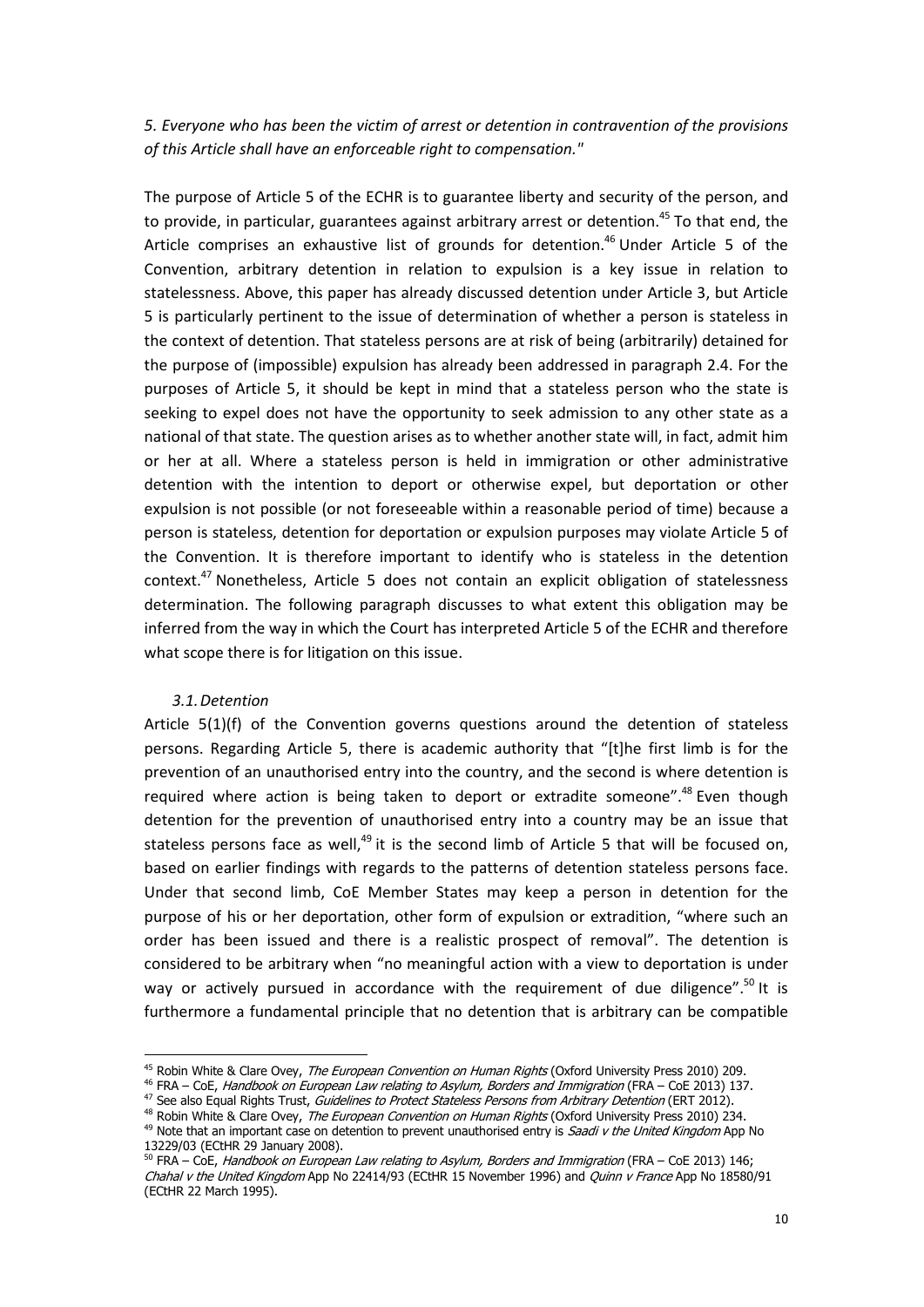with Article 5(1) and the notion of "arbitrariness" in Article 5(1) extends beyond lack of conformity with national law, so that a deprivation of liberty may be lawful in terms of domestic law but still arbitrary and thus contrary to the Convention.<sup>51</sup> In addition, detention under Article 5(1)(f) of the ECHR is arbitrary if it is not carried out in good faith, if the detention is not closely connected to the detention ground(s), if the place and conditions of detention are not appropriate, and when the length of the detention exceeds the reasonably required amount of time for the purpose pursued.<sup>52</sup> What is considered to be arbitrary will, however, always depend on the facts of the case.

An example of a case that was decided upon by the ECtHR and concerns these matters is Mikolenko v Estonia.<sup>53</sup> The applicant in this case was a Russian national who lived in Estonia. After the authorities' refusal to extend his residence permit, the applicant was detained in a deportation centre from 2003 until his release in 2007. He complained to the Court that this detention was unlawful. The ECtHR responded by recalling the standards it set in previous case law, as outlined above. Applying these to the facts of the case, the Court accepted that the applicant's expulsion had become virtually impossible – this was because, for all practical purposes, it required his co-operation, which he was not willing to give. The ECtHR concluded that the grounds for the applicant's detention  $-$  i.e. for the purposes of his deportation – did not remain valid for the whole period of his detention due to the lack of a realistic prospect of his expulsion and the domestic authorities' failure to conduct the proceedings with due diligence.<sup>54</sup>

The case of Auad v Bulgaria is also of interest.<sup>55</sup> As already discussed in paragraph 2.2, this case concerned a stateless Palestinian and the question of his removal from Bulgaria. Here too, in finding a violation of Article 5 (1) the Court held that the grounds for the applicant's detention – action taken with a view to his deportation – did not remain valid for the whole period of his deprivation of liberty due to the authorities' failure to conduct the proceedings with due diligence. The ECtHR came to this conclusion because the government, apart from their own statements for the purposes of the proceedings before the Court, did not provide evidence that any effort had been made to secure the applicant's admission to a third country. They could therefore hardly be regarded as having taken active and diligent steps with a view to deporting the applicant. It was true that the applicant's detention was subject to periodic judicial review, which provided an important safeguard, but this was not sufficient to change the Court's opinion on the case. Furthermore, the fact that neither the expulsion order nor any other binding legal act specified the destination country, as this was not required under domestic law, was considered to be problematic. The Court said that lack of clarity as to the destination country could hamper effective monitoring of the authorities' diligence in handling the deportation. The ECtHR also commented on the length of the detention:

<sup>51</sup> E.g. *Saadi v the United Kingdom* App No 13229/03 (ECtHR 29 January 2008) 67.

 $52$  A. and Others v the United Kingdom App No 3455/05 (ECtHR 19 February 2009) 164.

<sup>53</sup> Mikolenko v Estonia App No 10664/05 (ECtHR 8 October 2009).

<sup>54</sup> Ibid. 64-68.

 $55$  Auad v Bulgaria App No 46390/10 (ECtHR 11 October 2011).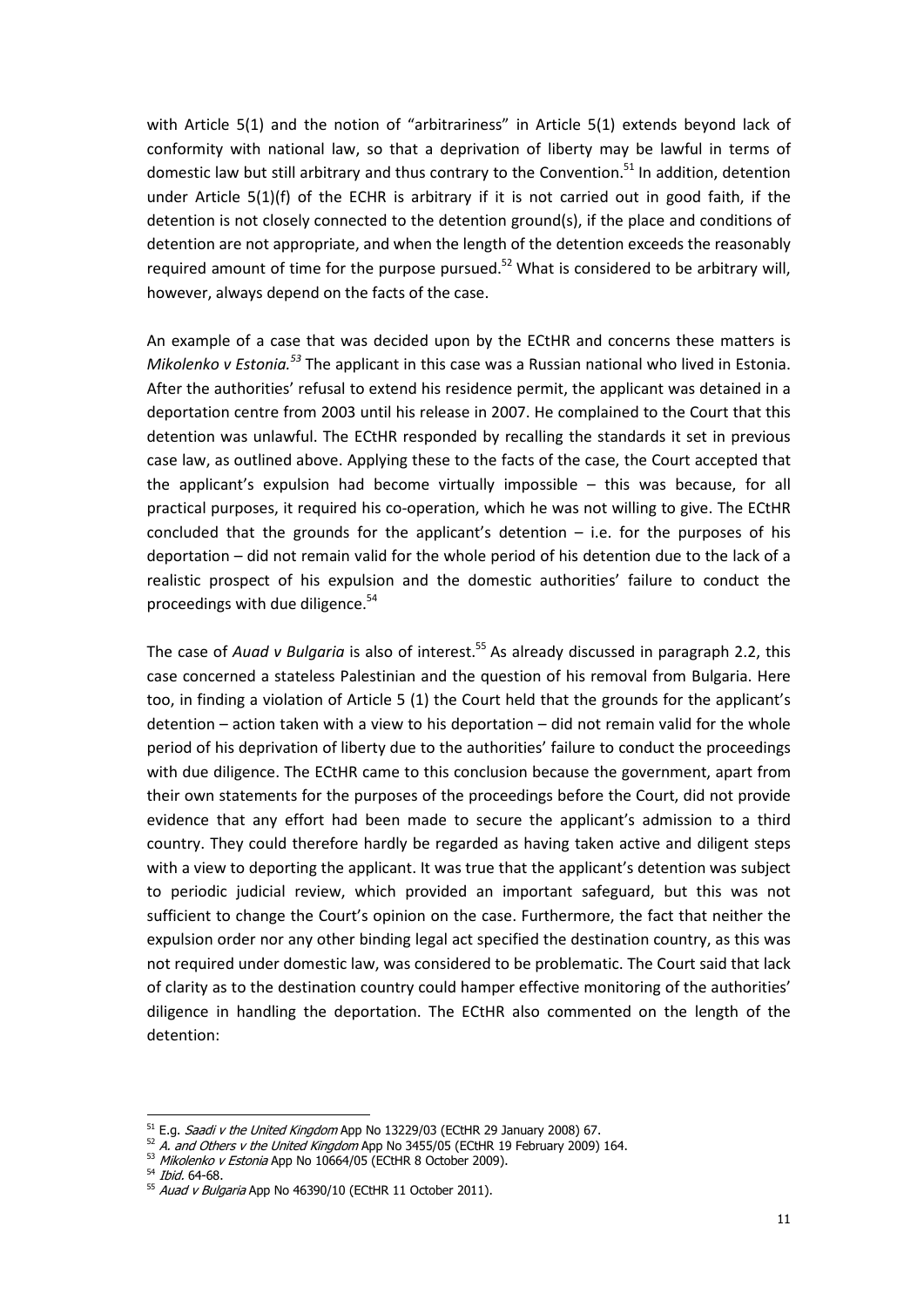"It is true the applicant did not spend such a long time in detention as the applicants in some other cases, such as Chahal […]. However, Mr Chahal's deportation was blocked, throughout the entire period under consideration, by the fact that proceedings were being actively and diligently pursued with a view to determining whether it would be lawful and compatible with the Convention to proceed with his deportation [...]. By contrast, in the present case the [Bulgarian] Supreme Administrative Court refused to give any consideration to the point whether the applicant would be at risk if returned to Lebanon [...]. Moreover, under Bulgarian law the order for the applicant's expulsion was immediately enforceable at any time, regardless of whether a legal challenge was pending against it […]. The delay in the present case can thus hardly be regarded as being due to the need to wait for the Supreme Administrative Court to determine the legal challenge brought by the applicant against the order for his expulsion."<sup>56</sup>

How could these views of the Court be used for litigating for an obligation for states to identify whether a person is stateless? Using some creativity and deconstructing Article 5, it becomes apparent that statelessness determination is actually essential in some cases. The main point that can be distilled from the above descriptions is obviously that detention is only lawful for the purpose of deportation or other expulsion, i.e. if deportation or other expulsion cannot take place within a reasonable period of time (and so as not to violate Article 3), the detention will not be lawful. Thus, there is an implicit obligation at the outset to identify if the person can be removed or not, in order to conduct the proceedings with due diligence. The question of whether the person is stateless or not, is a relevant consideration in this regard. This is something that is indirectly demonstrated in the case of Auad v Bulgaria, where the statelessness of the applicant was relevant to the question of the refugee camp he would have to return to. This played a role in the assessment of whether he would be at risk of ill treatment within the scope of Article 3 of the ECHR, which in turn was of importance to the considerations under Article 5. Therefore, there is an implicit obligation to identify stateless persons subject to detention in deportation proceedings. The failure to do this could not only result in a violation of Article 3 (lengthy and indefinite detention could be cruel, inhuman, and/or degrading), it could also be considered a violation of Article 5 (if deportation or explusion is not possible in a reasonable period of time, it ceases to be a legitimate objective and therefore ceases to be lawful). An element to be mindful of is furthermore that, to achieve maximum redress, Article 5 should be read in conjunction with Article 14 of the Convention. A person's statelessness, addressed through the lens of discrimination, may require the state to treat him or her differently to other non-nationals, because their situation is factually different. The identification of stateless persons in order to avoid discrimination in the enjoyment of ECHR rights, including Article 5, becomes an important step in the process. This is addressed in more detail below in section 6 of this paper.

Recently, in July 2014, the Court found violations of Articles 3, 5(1)(f) and 5(4) of the Convention in a case regarding the detention of a stateless person with a view to expulsion.

<sup>&</sup>lt;sub>56</sub> Ibid. 134.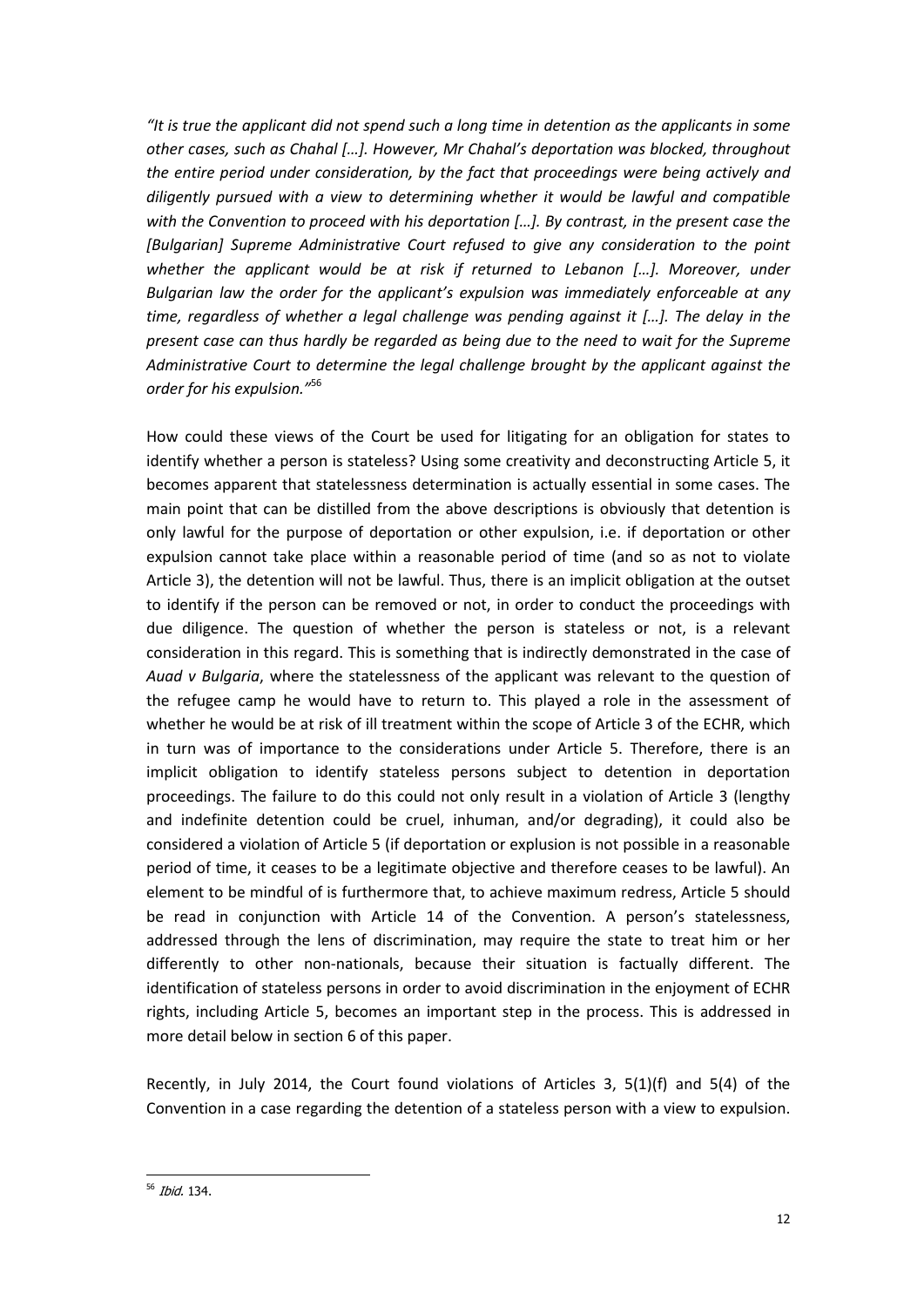In this case, Kim v Russia,  $57$  the ECtHR observed in particular that the applicant had no procedure available to him to challenge his detention, and that he had remained in detention, even though there was no realistic prospect of securing his expulsion. According to the Court, the domestic authorities' furthermore failed to conduct the proceedings with due diligence.<sup>58</sup> The ECtHR also found that Russia was to take appropriate measures to provide for procedures in order to prevent the applicant from being re-arrested and detained for the offences resulting from his status as a stateless person.<sup>59</sup> If one is to avoid this, it indeed needs to be acknowledged that the person involved is stateless. Therefore, such measures would clearly have to include the determination of statelessness (and granting an appropriate status), thus providing for an important precedent on the matter of statelessness determination mechanisms in relation to detention (with a view to expulsion) of stateless persons. Under Article 46 of the ECHR, $^{60}$  the Court considered it necessary to indicate general measures to Russia required to prevent other similar violations in the future. Above all, the Court held that Russia, through appropriate legal and/or other measures, should secure a mechanism which allows individuals to institute proceedings for the examination of the lawfulness of their detention pending removal. Furthermore, the ECtHR recommended that the state should take the necessary general measures to limit detention periods so that they remain connected to the ground of detention applicable in an immigration context.<sup>61</sup> Bearing in mind that this case concerned a stateless person, this further reinforces the practical necessity of enacting statelessness determination procedures. Notably, the Court demonstrated how concerned it was about the vulnerable situation of the applicant:

"As a stateless person, he was unable to benefit from consular assistance and advice, which would normally be extended by diplomatic staff of an incarcerated individual's country of nationality. Furthermore, he appears to have no financial resources or family connections in Russia and he must have experienced considerable difficulties in contacting and retaining a legal representative." 62

As such, this recent case provides for a strong statement of the ECtHR on the issue of statelessness and the measures that a state needs to take – at least in relation to detention of stateless persons with a view to expulsion – in order to comply with the provisions of the Convention. Based on the considerations of the Court, it appears that a statelessness determination mechanism – even though not mentioned explicitly – could be the appropriate tool for meeting the requirements of the ECHR for such measures to be put in place.

 $\frac{57}{}$  Kim v Russia App No 44260/13 (ECtHR 17 July 2014). Note that this judgement was not final yet at the time of writing.

<sup>&</sup>lt;sup>58</sup> *Ibid*. 56.

<sup>59</sup> Ibid. 74.

 $60$  Article 46 of the ECHR concerns binding force and execution of judgements.

<sup>61</sup> Kim v Russia App No 44260/13 (ECtHR 17 July 2014) 70-72.

<sup>62</sup> Ibid. 54.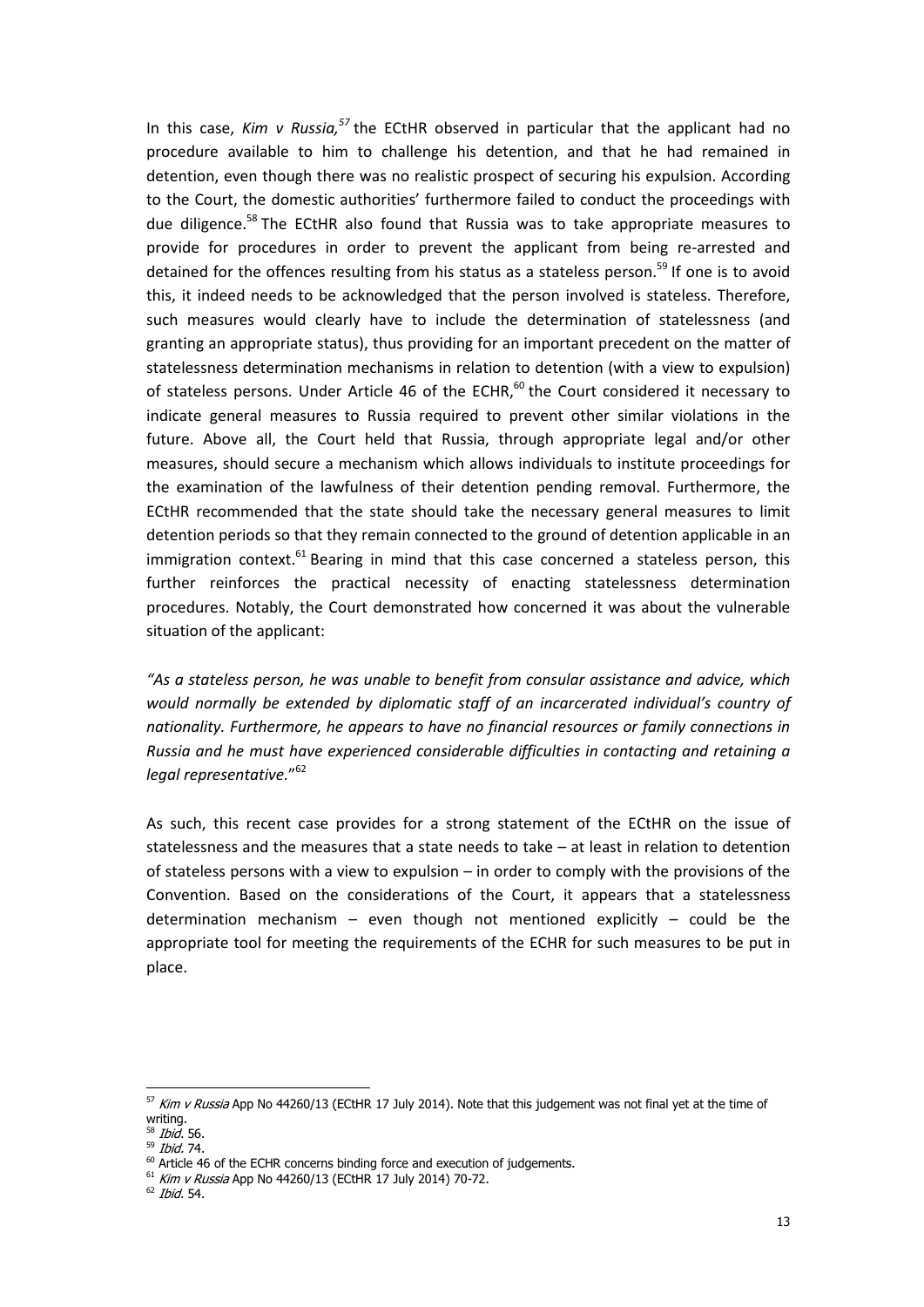#### 4. Article 8 ECHR: The Right to Respect for Private and Family Life

"1. Everyone has the right to respect for his private and family life, his home and his correspondence.

2. There shall be no interference by a public authority with the exercise of this right except such as is in accordance with the law and is necessary in a democratic society in the interests of national security, public safety or the economic well-being of the country, for the prevention of disorder or crime, for the protection of health or morals, or for the protection of the rights and freedoms of others."

Article 8 obliges states to refrain from interferences in private and family life. However, this is one of the articles of the Convention that contains express limitations (in the second paragraph), and in that sense does not constitute an absolute right. However, only the restrictions that are expressly permitted by the ECHR are allowed.

The wording in Article 8 of the ECHR with "respect to…" seems to refer primarily to noninterference of the state. However, there can also be positive obligations inherent in an effective respect for private and family life. $^{63}$  This is of importance to the present study, which focuses on the search for a positive obligation to determine statelessness. There is academic authority asserting that positive obligations can arise when a state has to take action to secure respect for the rights under Article 8, or where the state has to protect a person from interference with their rights under Article 8 by (an)other individual(s). $64$ Furthermore, whether such a positive obligation exists should be determined by considering the fair balance between the general interests of the community and those of the individual, and boundaries between positive and negative obligations can thus not be defined. At the ECtHR, states do have a considerable margin of appreciation though.<sup>65</sup> Below are some of the issues that have arisen under Article 8 of the Convention and which may point to an obligation for statelessness determination.

#### 4.1.Individual circumstances

The right to respect for private life has – relatively recently – been used to protect migrants in certain circumstances. Since stateless persons are not nationals of any state and are therefore usually subject to a state's immigration laws, it is relevant to consider these cases here. In *Slivenko v Latvia*, the ECtHR held that the removal of individuals from a country "where they had developed, uninterruptedly since birth, the network of personal, social and economic relations that make up the private life of every human being"<sup>66</sup> constituted an interference with their private life under Article 8 of the ECHR. This was deemed to be the case because the removal scheme did not allow for any possibility of taking into account the individual circumstances of persons not exempted by domestic law from removal. $^{67}$  These individual circumstances can include statelessness, as clearly demonstrated by the fact that the applicants in this case were stateless (they were left without a nationality when Latvia

<sup>&</sup>lt;sup>63</sup> *Markx v Belgium* App No 6833/74 (ECtHR 13 June 1979) 31.

<sup>&</sup>lt;sup>64</sup> Robin White & Clare Ovey, The European Convention on Human Rights (Oxford University Press 2010) 338. <sup>65</sup>*Ibid.* 361.

 $66$  Slivenko v Latvia App No 48321/99 (ECtHR 9 October 2003) 96.

 $67$  Ibid. 122.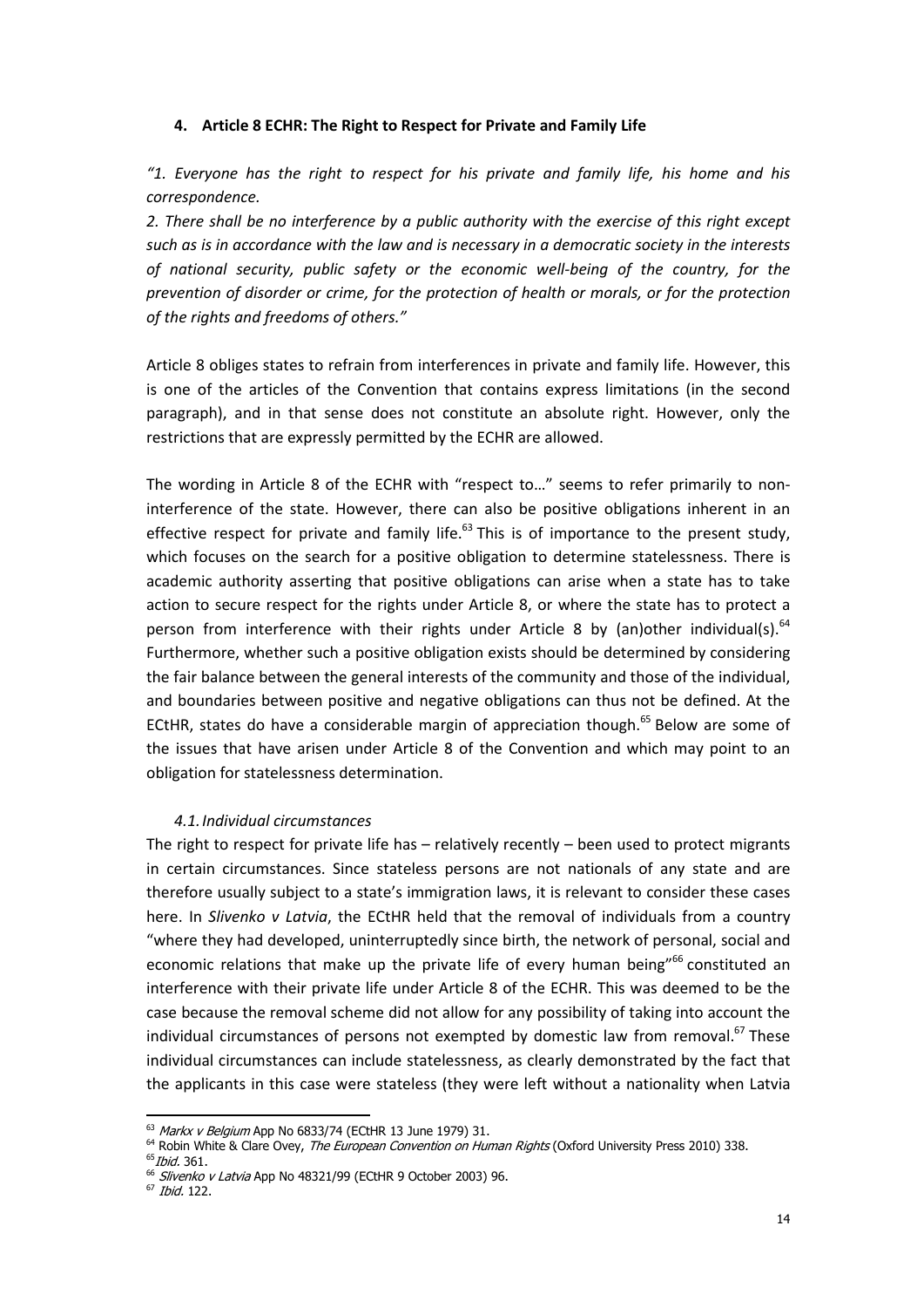regained independence in 1991). To a stateless person – living in a country since birth and facing removal – his or her statelessness can be highly relevant to his or her personal circumstances due to the consequences that statelessness can have.68 Statelessness is also a juridically relevant fact. Therefore, the state may be obliged to determine statelessness for the purposes of taking into account this fact and the consequences of the person's statelessness when assessing the personal circumstances in the context of a decision on removal.

#### 4.2.Uncertainty

In another case, the Court found a violation of  $-$  *inter alia*  $-$  the right to respect for private and family life in a case regarding eleven applicants who belong to a group of persons known as the 'erased'. They complained that the Slovenian authorities prevented them from acquiring citizenship of the new Slovenian State that had been established in 1991, and from retaining their status as permanent residents. $69$  The ECtHR has held in this case:

"The Court is of the opinion that, in the particular circumstances of the present case, the regularisation of the residence status of former SFRY citizens was a necessary step which the State should have taken in order to ensure that failure to obtain Slovenian citizenship would not disproportionately affect the Article 8 rights of the "erased". The absence of such regulation and the prolonged impossibility of obtaining valid residence permits have upset the fair balance which should have been struck between the legitimate aim of the protection of national security and effective respect for the applicants' right to private or family life or both."<sup>70</sup>

Furthermore, the Court said that the 'erased' were discriminated against as they were disadvantaged when compared to other non-nationals in Slovenia.<sup>71</sup> The Court particularly noted that the 'erasure' led to insecurity, legal uncertainty and a number of adverse consequences, such as the destruction of identity documents, the loss of job opportunities and the loss of health insurance, which amounted to a violation of Article 8. Even though the applicants were not (all) stateless, $<sup>72</sup>$  their situation was factually the same. The Court</sup> considered that the applicants in this case were effectively left stateless due to the 'erasure' and this erasure, in combination with the lack of regularising the status of these persons, interfered with the rights under Article 8 of the Convention. Where the situation of a stateless person can be compared to that of the applicants, which in terms of the adverse consequences identified in this case may very well be possible, statelessness in itself violates Article 8 ECHR if the state does not respond appropriately to it without lawful justification. Statelessness therefore is highly relevant to very many considerations under Article 8, which demonstrates a necessity to determine it. It furthermore seems that the articles of the Convention under consideration in this case, Articles  $8 -$  the only substantive right, 13 and 14 could possibly prevent the denial of some status (or even a nationality) to people who

 68 These consequences can be destitution, reduced or no access to health care, education, work, dependence on help from others, etc.

 $\overline{\theta}$  Kuric and others v Slovenia App No 26828/06 (ECtHR 26 June 2012).

<sup>70</sup> Ibid. 359.

 $71$  Ibid. 396.

 $72$  Some had acquired the nationality of another successor state and were therefore foreign nationals residing in Slovenia.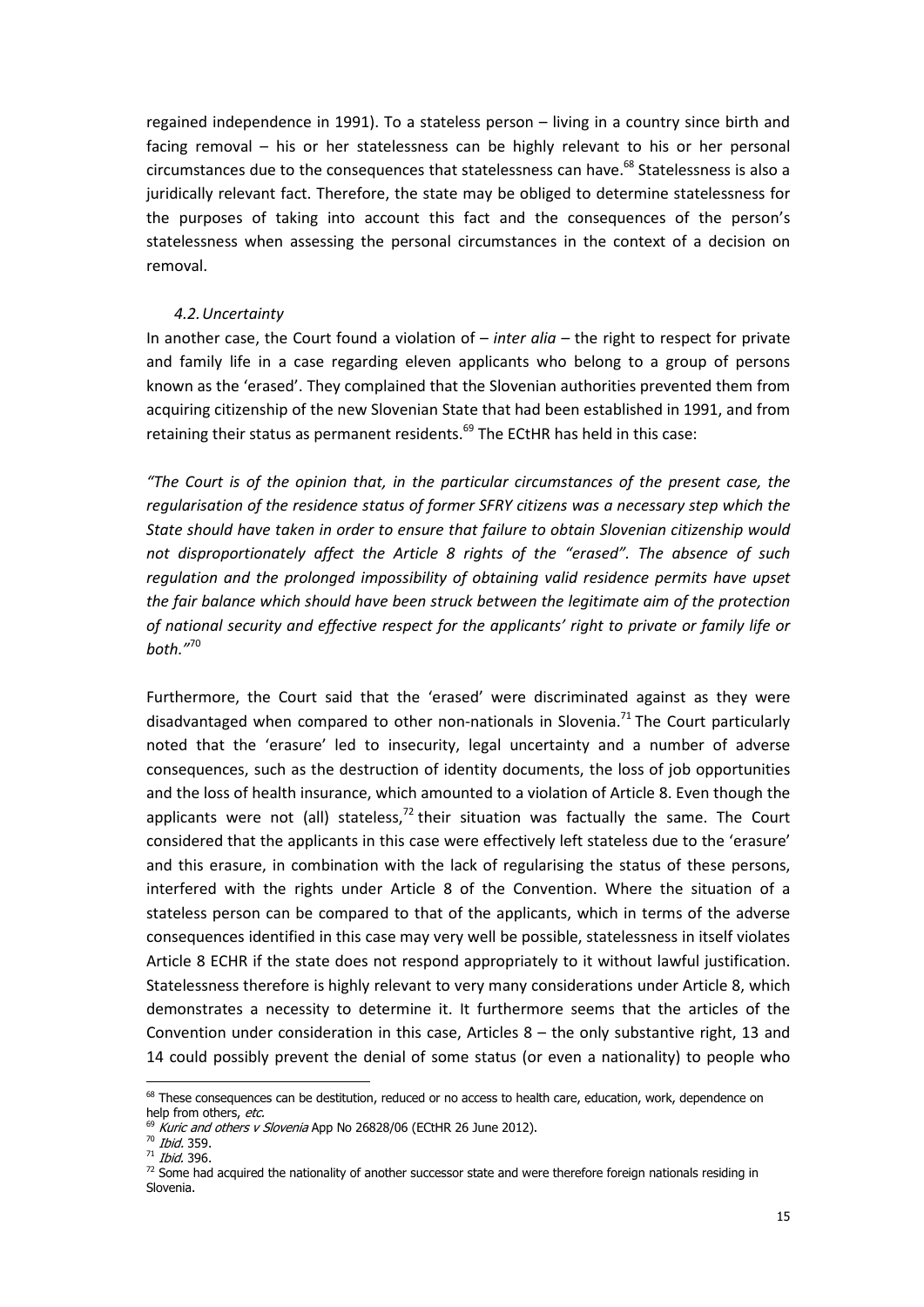would otherwise be (effectively) stateless. Even though construing an obligation to provide a residence permit might be a step too far in these cases, due to the often-repeated statement of the Court that Article 8 does not guarantee this, the establishment of statelessness is a relevant factor in establishing whether there has been a breach of Convention rights, and again demonstrates the necessity to identify someone as stateless.

That the uncertainty of stateless persons, but also other migrants, can be considered under Article 8 of the Convention, is also evidenced by the case of Sisojeva and others v Latvia. The case concerned Russian nationals and a stateless person living in Latvia, whose residence was based on a series of temporary residence permits. The applicants argued that this uncertainty interfered with their private life. In this case:

"The Grand Chamber's decision was to strike the case out of the list in so far as it related to Article 8. The respondent State had offered to regularise the residence of the applicants by the time that the Court came to consider the issue, but the Court's judgement makes clear that the effect of uncertainty in relation to immigration status can interfere with private life, but went on to observe that the Convention did not guarantee any right to a particular type of residence permit. That was a matter for the discretion of the Contracting Parties."<sup>73</sup>

That uncertainty is an issue that stateless persons are often confronted with was already considered in section 2.1 above. As stateless persons in any country have to rely on residence permits per se due to their lack of any nationality, uncertainty is something that is common and impacts heavily upon their personal life (except in cases where permanent residence permits, with a strong set of rights attached, have been granted). Uncertainty about a status leads to uncertainty about other matters, which can include issues regarding housing, education, health care, and freedom of movement and can have great impact on the day-to-day life of a person.<sup>74</sup> If a stateless person remains unidentified, and as a consequence, is not granted an appropriate immigration status, the lack of statelessness determination by the state could interfere with the private life of this person. In such cases, identifying a person as being stateless could be a necessity in order to provide this person with more certainty and to provide a pathway to possible solutions for his or her status. This would enable the state to comply with the positive obligations flowing from the right to respect for private life under Article 8 of the ECHR.

A case that may clarify the necessity to determine statelessness because of a situation of uncertain legal identity is that of *Velimir Dabetić v Italy*, which has yet to be decided. The application contends that "maintaining individuals in a situation of uncertain legal identity has a profound impact on their ability to establish personal identity and develop ties to society, a facet of personal autonomy protected under Article 8". The application furthermore links the situation of denial of a legal status and the uncertainty and other

<sup>73&</sup>lt;br><sup>73</sup> Robin White & Clare Ovey, *The European Convention on Human Rights* (Oxford University Press 2010) 389-390. 74 That uncertainty about legal status and/or lack of documents can have serious impact on day-to-day life and that this can interfere with the private life of the person concerned is demonstrated by *Smirnova v* Russia App Nos 46133/99 and 48183/99 (ECtHR 24 July 2003) and Aristimuno Mendizabal v France App No 51431/99 (ECtHR 17 January 2006).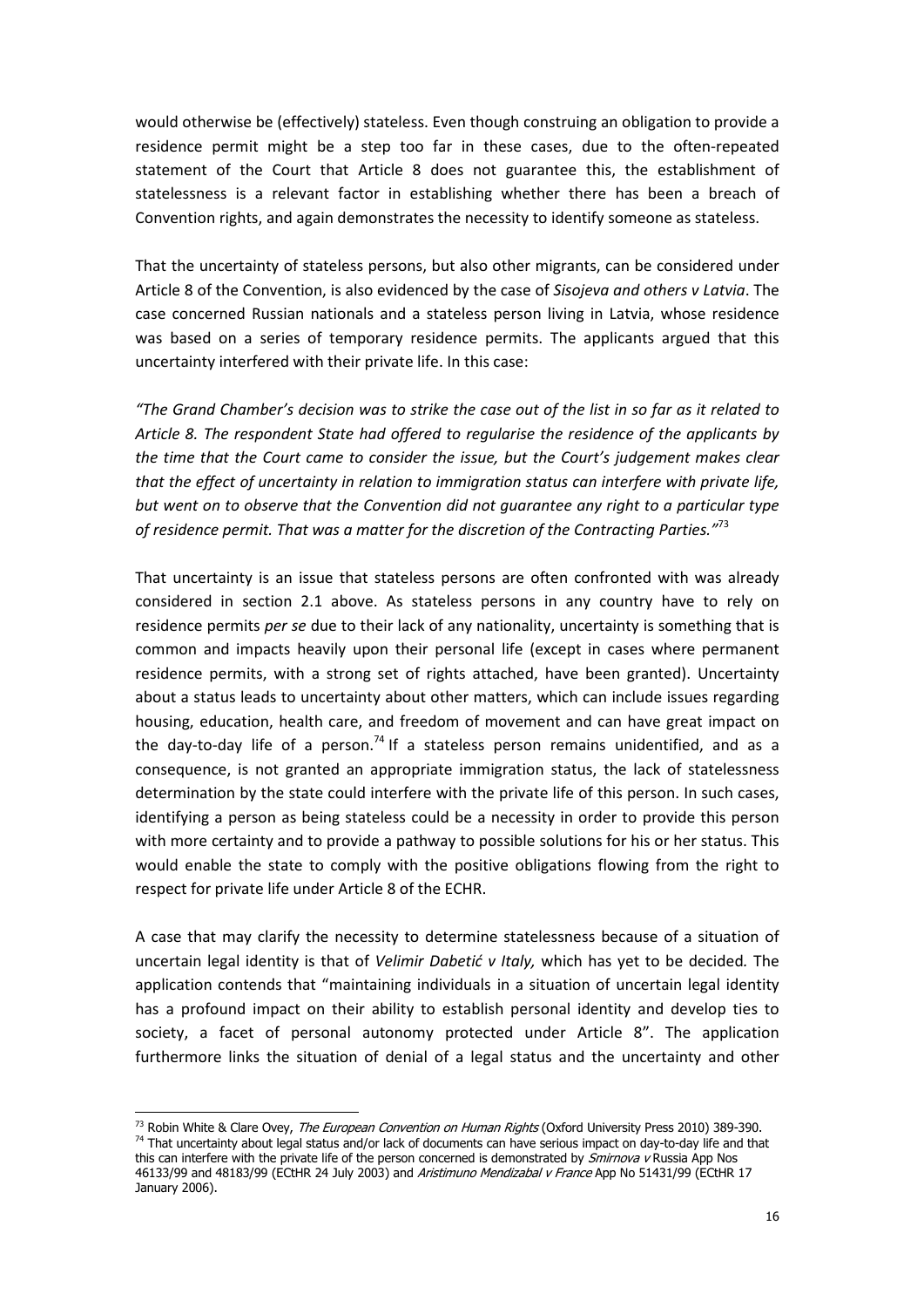problems flowing from that to legal identity and dignity; issues that have already been brought within the scope of Article 8 by the ECtHR.<sup>75</sup>

#### 4.3.Freedom of movement

The right to respect for private life might also be of importance to cases in which persons are prevented from leaving a country. As the ECtHR has stated:

"At a time when freedom of movement, particularly across borders, is considered essential to the full development of a person's private life, especially when, like the applicant, the person has family, professional and economic ties in several countries, for a State to deprive a person under its jurisdiction of that freedom for no reason is a serious breach of its obligations."<sup>76</sup>

The question whether or not deprivation of freedom of movement interferes with private life for Article 8 purposes needs to be considered alongside the specific provision made for freedom of movement in Article 1 of Protocol No. 7 to the ECHR (for lawfully resident aliens) and, to a lesser extent, Articles 2 and 4 of Protocol No. 4 to the Convention.<sup>77</sup> Where provision is made for freedom of movement in the ECHR, the application of Article 8 to free movement issues will be conditioned by the relationship between all the relevant Convention articles. The limited provision made for the free movement of aliens in the ECHR, coupled with a state's exercise of control over its borders, requires careful consideration of what may be achieved under Article 8. Stateless persons may also suffer from restrictions on freedom of movement within a state and this too may occasion a violation of Convention rights.

As could be seen above, deprivation of the freedom of movement without due cause is considered to be a breach of the obligations of the state under the Convention. It would seem that this could be turned around: the state in principle has an obligation to ensure freedom of movement, as it is essential to the development of a person's private life. If a stateless person lacks freedom of movement due to the fact that a state does not identify him or her as being stateless, this would interfere with that person's right to respect for private life and could breach Article 8 ECHR. Stateless persons often have difficulty obtaining official (identity) documents, because of the fact that they are not considered a national by any state. No state may feel the responsibility to issue identity documents to that person, as they are usually associated with some sort of (immigration) status or nationality. This causes problems when they would like to enjoy their freedom of movement. In order to lawfully cross borders, proof of identity (and nationality) usually has to be shown, which is something that stateless persons in particular may be unable to do due to the reasons set out above. The problems that stateless persons face in this regard could be solved to a large extent by giving them an official document that confirms their identity and status. This is usually achieved by issuing a residence permit and/or a stateless person travel document. However,

<sup>&</sup>lt;sup>75</sup> See *Velimir Dabetić v Italy* File No 31149/12 (Application) 66.

<sup>&</sup>lt;sup>76</sup> Iletmiş v Turkey App No 29871/96 (ECtHR 6 December 2005) 50.

 $77$  Article 1 of Protocol No. 7 lays down procedural safeguards relating to the expulsion of lawfully resident aliens.

Article 2 of Protocol No. 4 contains a specific provision regarding freedom of movement and Article 4 of Protocol No. 4 prohibits the collective expulsion of aliens.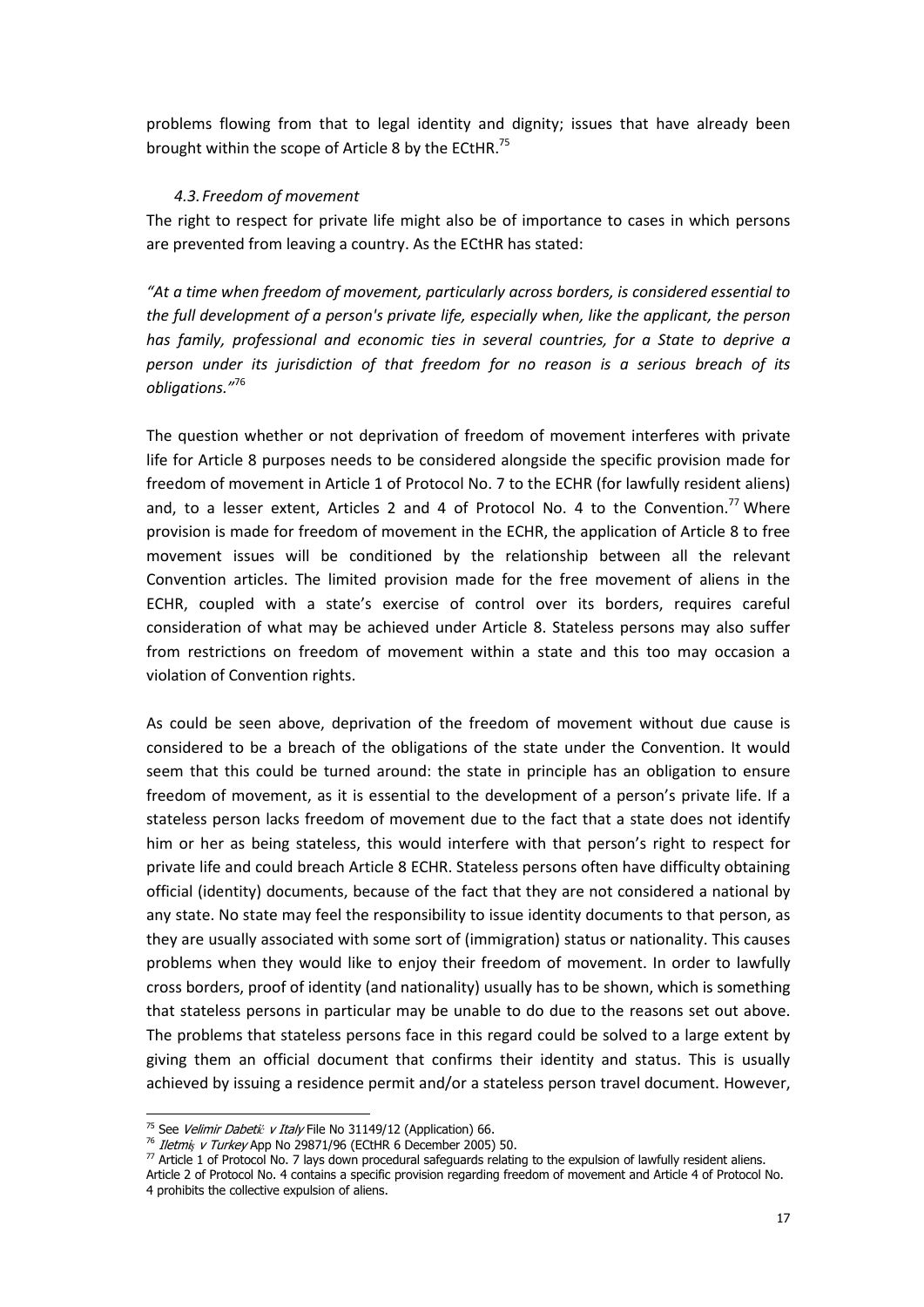as Article 8 of the Convention does not include a right to this, there may be hurdles to leap over to secure an obligation for the determination of statelessness in this case. It should be remembered though that statelessness determination in this study has been defined as the identification of stateless persons. A simple identity document that identifies a person as being stateless can already help to facilitate freedom of movement.<sup>78</sup> Constructed in this way, statelessness determination can be a solution to the interference with Article 8 due to the unnecessary impossibility to exercise freedom of movement, and thus implies the necessity to identify stateless persons. As such, the issue of a want of identity documents for stateless persons (which confirm their statelessness) looks like a useful way to develop case law under Article 8.

#### 4.4.Nationality

The development of case law under the notion of private life in Article 8 of the Convention on matters of nationality is highly relevant to this discussion paper. An important step on this subject was taken in the case of Karassev v. Finland,<sup>79</sup> in which the Court observed that the fact that the right to a nationality as such is not guaranteed by the Convention does not exclude that arbitrary denial of citizenship might raise issues under Article 8 under certain circumstances because of the impact of such denial on the private life of an individual. It also referred to the definition of nationality as established by the International Court of Justice (ICJ).<sup>80</sup> However, the ECtHR did not find a violation of Article 8 in this case.<sup>81</sup>

In Genovese v. Malta<sup>82</sup> the Court seems to give some clarification on nationality issues under Article 8 of the Convention. The applicant in this case was a British national who was born out of wedlock to a British mother and a Maltese father. However, he also wanted to become a Maltese national, but this was denied because he was born out of wedlock and according to the relevant domestic laws at that time, only the mother could confer Maltese nationality in such circumstances. The Court found in this case that there had been a violation of Article 14 (prohibition of discrimination) in conjunction with Article 8.<sup>83</sup> In order to find this violation, the Court first had to bring this issue regarding nationality within the scope and ambit of Article 8. It did so by observing that: $84$ 

 $\degree$ (...) even in the absence of family life, the denial of citizenship may raise an issue under Article 8 because of its impact on the private life of an individual, which concept is wide enough to embrace aspects of a person's social identity. While the right to citizenship is not as such a Convention right and while its denial in the present case was not such as to give rise to a violation of Article 8, the Court considers that its impact on the applicant's social identity was such as to bring it within the general scope and ambit of that Article."

The reasoning of the Court continued by demonstrating that, even though the Maltese Government had gone beyond its obligations under Article 8 of the Convention by expressly

<sup>78&</sup>lt;br><sup>78</sup> UNHCR, *Statelessness: An analytical framework for prevention, reduction and protection* (UNHCR 2008) 20.

<sup>&</sup>lt;sup>79</sup> Andrei Karassev and family v Finland App No 31414/96 (ECtHR 12 January 1999).<br><sup>80</sup> *Ibid.* As established by the ICJ in the *Nottebohm Case.* 

 $81$  Ibid.

<sup>82</sup> Genovese v. Malta App No 53124/09 (ECtHR 11 October 2011).

<sup>83</sup> Ibid. dictum.

<sup>&</sup>lt;sup>84</sup> Ibid. 33.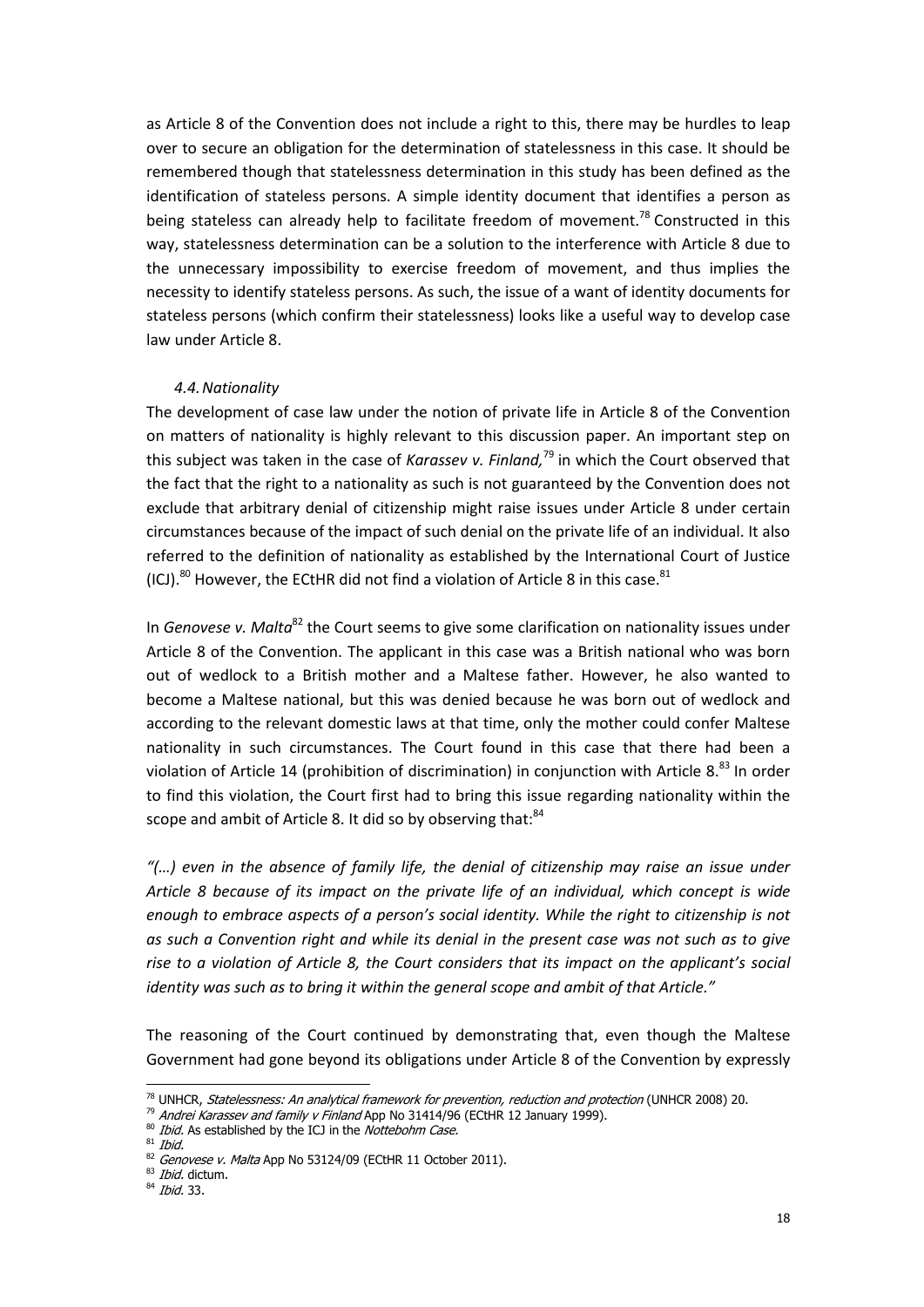granting the right to citizenship by descent and establishing a procedure to that end, this must be ensured without discrimination.<sup>85</sup> Malta failed this test, because it discriminated both on the basis of illegitimacy and of gender.<sup>86</sup>

Through this ruling, the ECtHR offers a "broad statement on the meaning of nationality and the link to the European Convention on Human Rights will allow the court a wide margin in the exercise of its jurisdiction over questions of nationality policy in future  $(...)$ ".<sup>87</sup> Bearing the case of Genovese v Malta in mind, it is interesting to note that the nationality policies of different European countries include provisions on the prevention of statelessness, in particular concerning children born on the territory of a state who would otherwise be stateless.<sup>88</sup> In such cases citizenship is granted, though this is often subject to conditions. According to the database regarding protection against statelessness of the EUDO Observatory on Citizenship in cooperation with UNHCR, 32 out of the 36 European countries listed in the database have a provision in their nationality law to grant citizenship to children who would otherwise be stateless.<sup>89</sup> Even though this does not correspond with the number of States Parties to the ECHR, 32 out of 36 is a significant number and shows some 'common ground' in Europe in this regard. Indeed, this may even qualify as an emerging consensus as to the standards to be achieved that the Court has to take into account.<sup>90</sup> It is important to realise that in order to apply a provision regarding children who would otherwise be stateless in an effective manner, it is necessary that the statelessness of the child be acknowledged.<sup>91</sup> This shows the need for determination of statelessness. Also, for a person who is born stateless and lives his or her entire life in a country that does not grant him or her citizenship because the statelessness of that person and/or the parent(s) has not been established, this can have a huge impact on that person's social identity. This scenario and the findings of the Court in Genovese v Malta therefore clearly point to an obligation for states to determine statelessness.

Furthermore, the case demonstrated that the denial of citizenship may raise an issue under Article 8 because of its impact on the private life of an individual – a concept which includes aspects of a person's social identity. Could this be construed in relation to statelessness in and of itself (i.e. having no citizenship whatsoever with substantial impact on a person's social identity), raising an issue under Article 8? It could indeed. The Court has held that private life is a concept that cannot be defined. The interpretations of Article 8 show that the ECtHR is not afraid to bring relevant issues under it through its case law, which could in

statelessness?p=&application=modesProtectionStatelessness&search=1&modeby=idmode&idmode=S01.

<sup>90</sup> Cf. e.g. *Kuric and others v Slovenia* App No 26828/06 (ECtHR 26 June 2012) 387.

<sup>&</sup>lt;sup>85</sup> Ibid. 34.

<sup>86</sup> Ibid. 48-50.

<sup>87</sup> Laura van Waas, 'Rottmann and Genovese: How will Europe's nationality laws stand up to the scruntiny of it regional courts?' (Weblog Statelessness Programme 12 March 2012),

http://statelessprog.blogspot.com/2012/03/rottmann-and-genovese-how-will-europes.html.

 $88$  Caia Vlieks, 'Statelessness – any attention at the national level?' (Weblog Statelessness Programme 27 August 2012), http://statelessprog.blogspot.nl/2012/08/guest-post-statelessness-any-attention.html.

<sup>89</sup> EUDO Observatory on Citizenship, 'Mode S01: born stateless' (Protection against statelessness database 2013), http://eudo-citizenship.eu/databases/protection-against-<br>statelessness?p=&application=modesProtectionStateless

<sup>91</sup> Which does not mean that all children born stateless need to go through a statelessness determination procedure; the simple act of recognition of the statelessness of the child is necessary for the child to acquire a nationality. See also UNHCR, 'Guidelines on Statelessness No. 4: Ensuring Every Child's Right to Acquire a Nationality through Articles 1-4 of the 1961 Convention on the Reduction of Statelessness' (UNHCR 2012) HCR/GS/12/04, http://www.refworld.org/docid/50d460c72.html.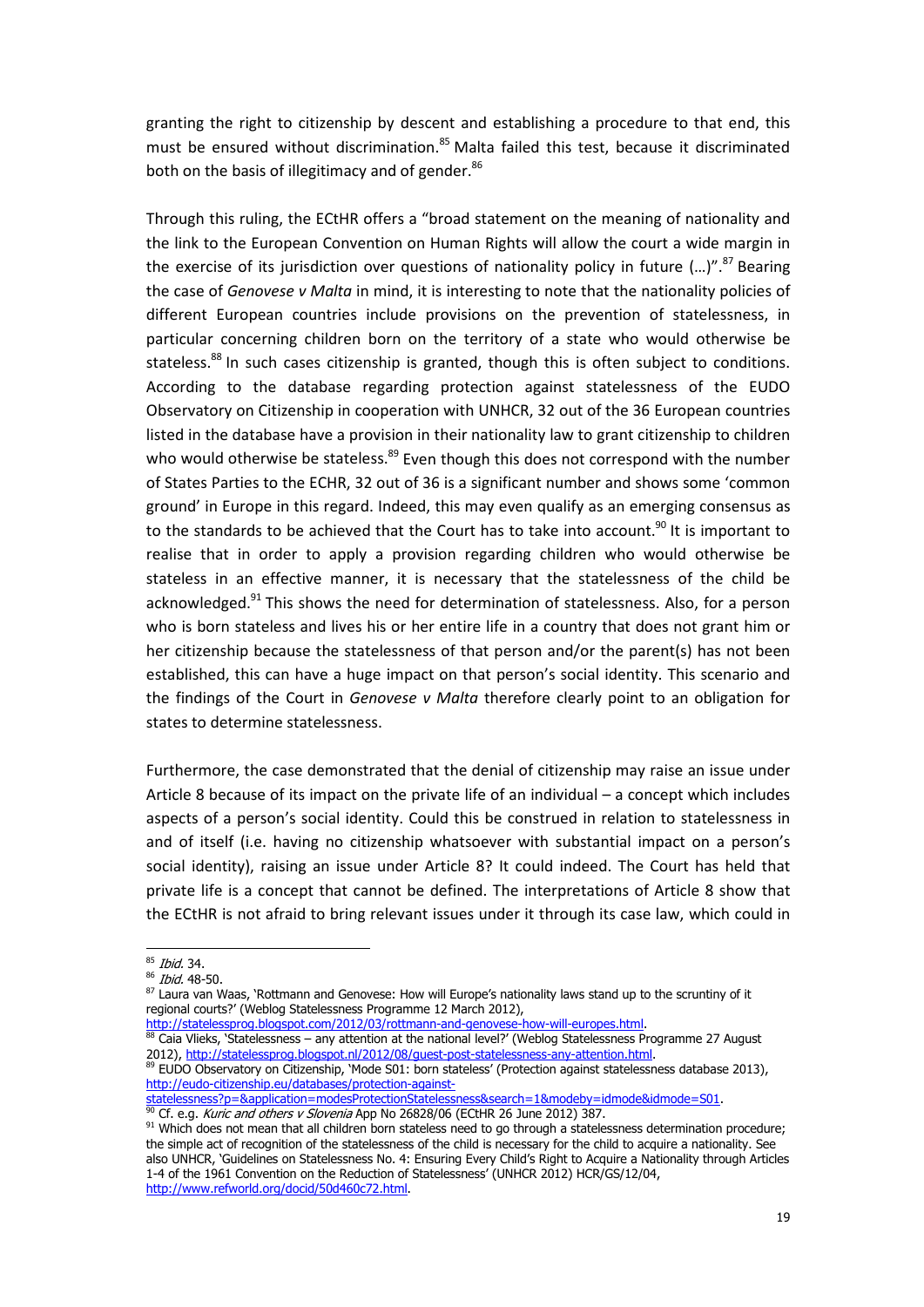future include statelessness. That being the case, lack of determination of statelessness might raise an issue under Article 8 of the Convention, which indicates the necessity to identify who is in fact stateless.

#### 5. Article 13: The Right to an Effective Remedy

"Everyone whose rights and freedoms as set forth in this Convention are violated shall have an effective remedy before a national authority notwithstanding that the violation has been committed by persons acting in an official capacity."

The aim of Article 13 is to provide a mechanism at the national level whereby individuals can obtain relief for violations of their rights under the ECHR before having to complain to the ECtHR.<sup>92</sup> Article 13 is not an independent provision and when this Article is under consideration, the Court will examine whether the applicant has an 'arguable complaint' under a substantive article of the Convention. This means that Article 13 can be violated even where there is no violation of another ECHR right, as long as there is an arguable violation of another right in the Convention. $^{93}$  Keeping this in mind, some of the cases considered by the Court will be linked to statelessness determination again below.

#### 5.1.Expulsion

The case of Al-Nashif v Bulgaria<sup>94</sup> concerned a stateless person of Palestinian origin (in possession of a Syrian stateless person's identity document) and his family, who lived in Bulgaria. His residence permit was withdrawn and he was to be deported because he allegedly posed a threat to national security. The applicants claimed, inter alia, that his deportation had infringed the right of all three applicants to respect for their family life, as guaranteed by Article 8 ECHR, and that they did not have an effective remedy in this respect pursuant to Article 13 of the Convention. The Court was therefore able to deal with the extent to which considerations of national security can impose limitations on the right to an effective remedy. While holding that there might be some limitations, the ECtHR clarified that there are minimum requirements to an effective remedy:

"Even where an allegation of a threat to national security is made, the guarantee of an effective remedy requires as a minimum that the competent independent appeals authority must be informed of the reasons grounding the deportation decision, even if such reasons are not publicly available. The authority must be competent to reject the executive's assertion that there is a threat to national security where it finds it arbitrary or unreasonable. There must be some form of adversarial proceedings, if need be through a special representative after a security clearance. Furthermore, the question whether the impugned measure would interfere with the individual's right to respect for family life and, if

 $\frac{92}{3}$  *Kudla v Poland* App No 30210/96 (ECtHR 26 October 2000).

<sup>&</sup>lt;sup>93</sup> Klass and others v Germany App No 5029/71 (ECtHR 6 September 1978).

<sup>94</sup> Al-Nashif and others v Bulgaria App No 50963/99 (ECtHR 20 June 2002).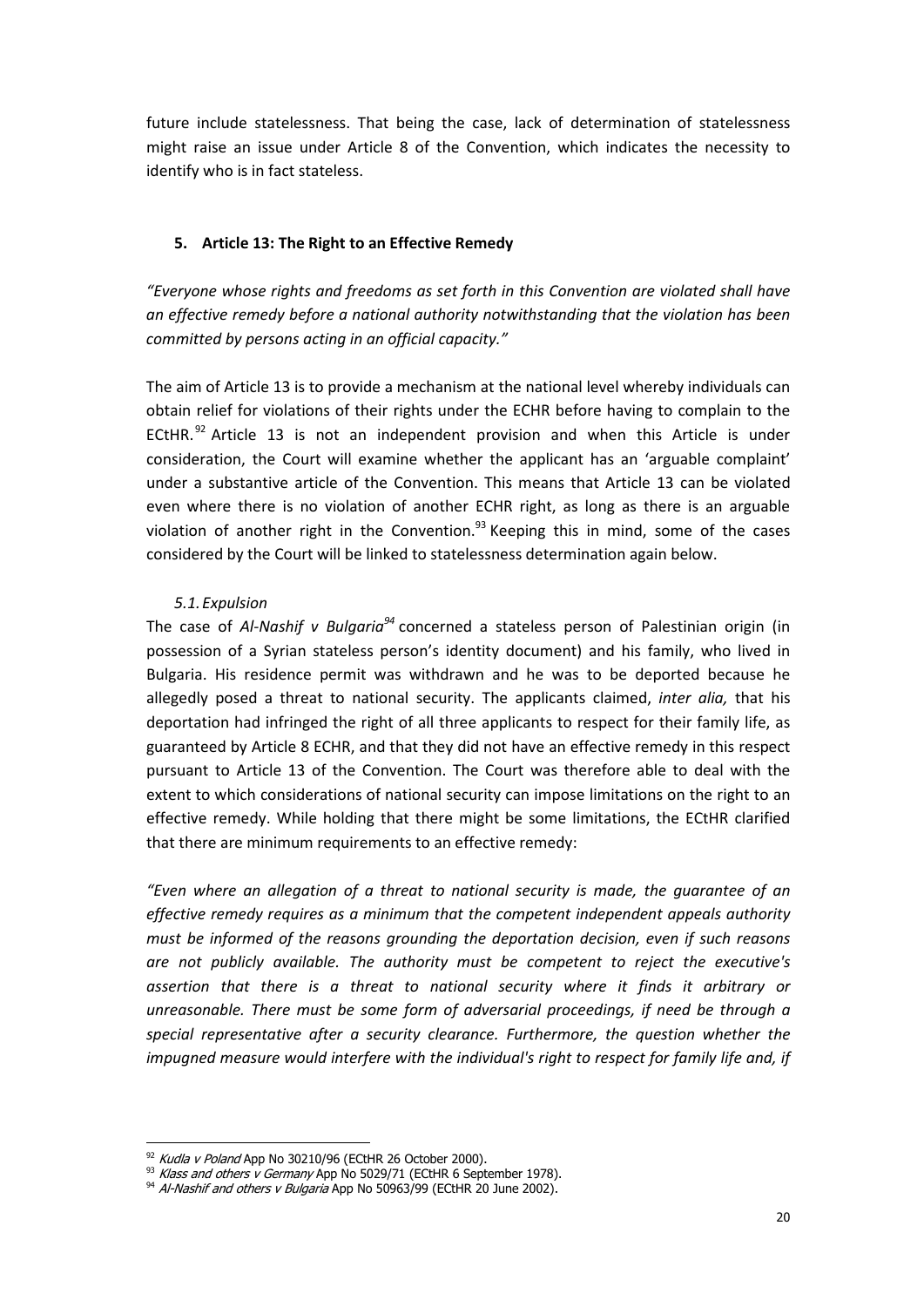so, whether a fair balance is struck between the public interest involved and the individual's rights must be examined."<sup>95</sup>

As there was no such remedy available to the applicants, the Court found a violation of Article 13 ECHR.

With a focus on statelessness and statelessness determination, this case shows us several things. First of all, it may be inferred from this case that stateless persons, like any other person in Europe, have a right to an effective remedy under Article 13 to enforce the substance of their ECHR rights and freedoms. Second, the case shows us a minimum standard for national remedies in view of Article 13 of the Convention. However, it should be recalled that the scope of the obligation of the state under Article 13 varies depending on the nature of the applicant's complaint.<sup>96</sup> Third, it demonstrates how Article 13 works within the ECHR framework. The applicants had an arguable complaint under Article 8 of the Convention, and were therefore entitled to an effective remedy, which had to be  $-$  even given the particular circumstances of the case – guaranteed in some manner. The ECtHR put it as follows: "[t]here is no doubt that the applicants' complaint that the deportation of Mr. Al-Nashif infringed their right to respect for their family life was arguable. They were entitled, therefore, to an effective complaints procedure in Bulgarian law."<sup>97</sup> This demonstrates the ancillary nature of Article 13 ECHR compared to substantive provisions in the Convention. For statelessness determination to play a role under Article 13, it seems that statelessness has to be an issue in some way, for example in the substantive complaint or when weighing the violation. This was not the case here: even though the applicant was stateless, this remained uncontested; the real issue was the way in which the Court dealt with the applicant's family life and the threat to national security by the state.

The case of Auad v Bulgaria,<sup>98</sup> which was discussed earlier, also involved a stateless person. Here, the statelessness of the person in question was a factor of some interest under a substantive article. The expulsion to Lebanon as such was not an issue that could amount to violation of Article 3 of the Convention, but the fact that the applicant was a stateless person of Palestinian origin, and that it was therefore likely he would have to return to a Palestinian refugee camp where violent clashes persisted, did. With regard to Article 13 ECHR, the Court, after finding that the applicant had an arguable complaint, spelled out the two components of an effective remedy in an Article 3-situation:

"Firstly, it imperatively requires close, independent and rigorous scrutiny of the claim that there exist substantial grounds for fearing a real risk of treatment contrary to Article 3 […]. That scrutiny must be carried out without regard to what the person may have done to warrant expulsion or to any perceived threat to the national security of the expelling State [...]. The second requirement is that the person concerned should have access to a remedy with automatic suspensive effect."<sup>99</sup>

<sup>&</sup>lt;sup>95</sup> Ibid. 137.

<sup>&</sup>lt;sup>96</sup> See, *inter alia, A. v The Netherlands* App No 4900/06 (ECtHR 20 July 2010).

 $97$  Al-Nashif and others v Bulgaria App No 50963/99 (ECtHR 20 June 2002) 134.

<sup>&</sup>lt;sup>98</sup> Auad v Bulgaria App No 46390/10 (ECtHR 11 October 2011). This case was discussed in paragraph 2.2. as well.<br><sup>99</sup> Ibid. 120.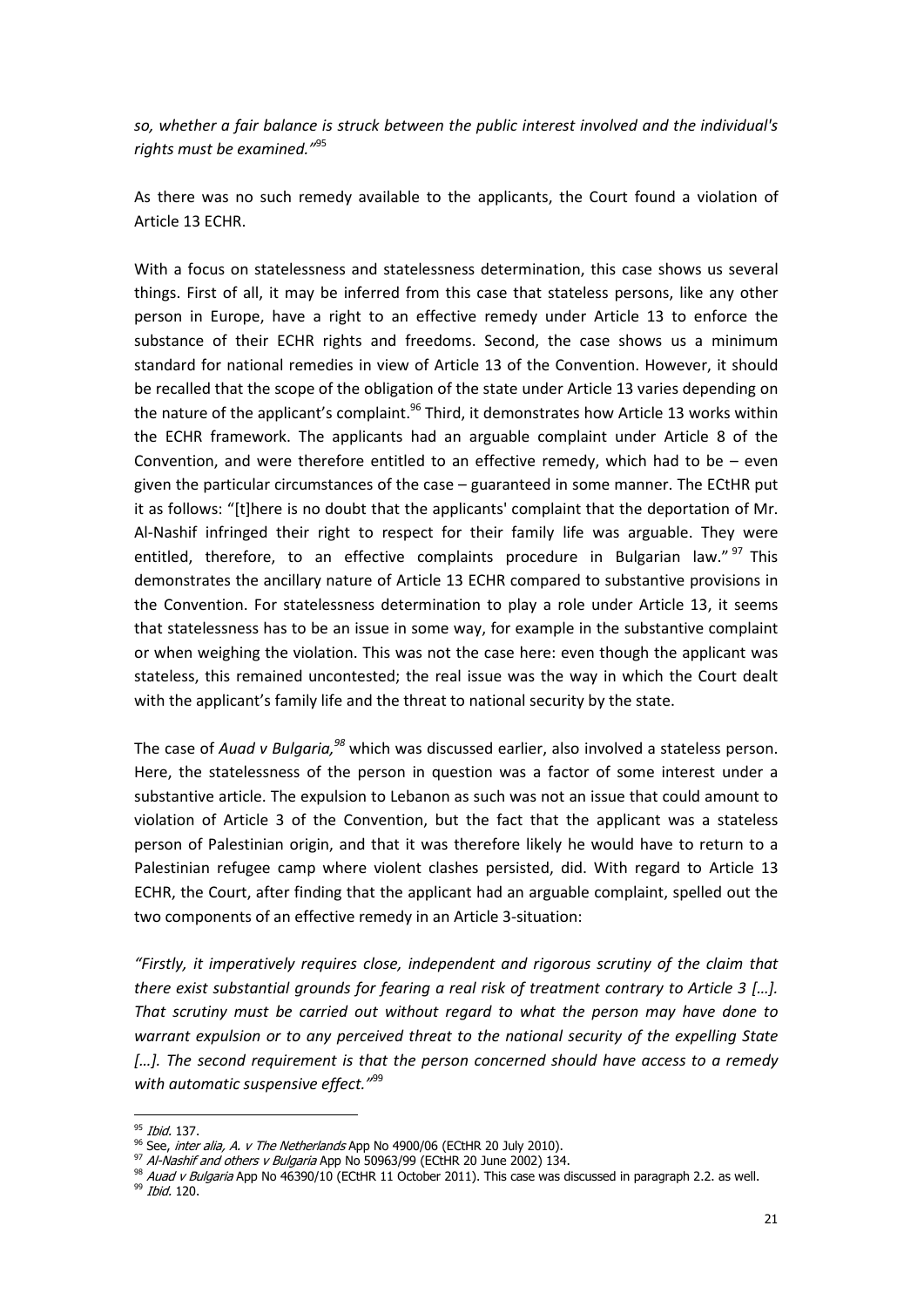However, the Bulgarian courts had explicitly refused to deal with the question of risk and they had no power to suspend the enforcement of expulsion orders. Therefore, the applicant did not have an effective remedy in relation to his complaint related to the risk of ill treatment, in violation of Article 13 of the Convention. Does this point to the importance of statelessness being taken into account, and consequently, to the necessity to determine statelessness for a state to fulfil the obligations under Article 13? The risk of being subjected to ill treatment in this case involved the status of the applicant as a stateless Palestinian, because this meant that he would probably have to return to a Palestinian refugee camp in Lebanon. In the particular refugee camp that the applicant would have to return to, a risk of being subjected to treatment contrary to Article 3 ECHR existed. In this case, the statelessness of the applicant was thus linked  $-$  albeit indirectly  $-$  to the risk, which had to be part of the considerations of the Bulgarian courts. The determination of statelessness was therefore relevant, even though it was not at the heart of the case. The ECtHR remains silent on how the risk should generally be considered and what should be taken into account, thus making it unclear to what extent the personal situation of the applicant, which could include statelessness, can be an issue. The conclusion may be that statelessness in this case was an issue under Article 3, and therefore may be a factor of interest under Article 13.

#### 5.2.Vulnerability and uncertainty

In Kuric and others v Slovenia, $100$  considered earlier as well, the state was found to be breaching – inter alia – Article 13 of the Convention. The Court assessed Article 13 by looking at the remedies that applicants had at their disposal and what their effect was. It was noted that the fact that the applicants, who did not have any Slovenian identity documents, were left in a state of legal limbo for several years, and therefore in a situation of vulnerability and legal insecurity could not be overlooked.<sup>101</sup> Also, the duration of proceedings was considered to be an issue.<sup>102</sup> Stateless persons are often confronted with issues of vulnerability and legal insecurity, as well as lengthy proceedings;<sup>103</sup> in this case the 'erased' applicants contended to be (factually) in the same position as stateless persons. If such issues present themselves in a case, they could influence the (nature of the) effective remedy required by Article 13 of the Convention. In what manner is not explained by the ECtHR, but the fact that these circumstances are mentioned as something that cannot be overlooked does mean that they were relevant. The determination of statelessness, or at least of its consequences, can therefore be considered to be of importance to the effective remedy that needs to be provided at the national level.<sup>104</sup>

 <sup>100</sup> Kuric and others v Slovenia App No 26828/06 (ECtHR 26 June 2012). See also paragraph 4.2.

<sup>101</sup> Ibid. 302.

 $102$  Ibid. 303.<br> $103$  E.g. UNHCR, *Mapping Statelessness in the Netherlands* (UNHCR 2011).

<sup>&</sup>lt;sup>104</sup> A case that may clarify the importance of determining statelessness to Article 13, is again that of Velimir Dabetić v Italy. In the application it is maintained that no effective remedy was provided to the applicant as regards the unjustified interference with his private life or discriminatory procedure used against him – he cannot access the administrative procedure for determination of his statelessness because he has no residence permit. The application also explicitly mentions the case of Kuric and others v Slovenia, as the applicant was also one of the applicants in that case. See Velimir Dabetić v Italy File No 31149/12 (Application) 125 & 131.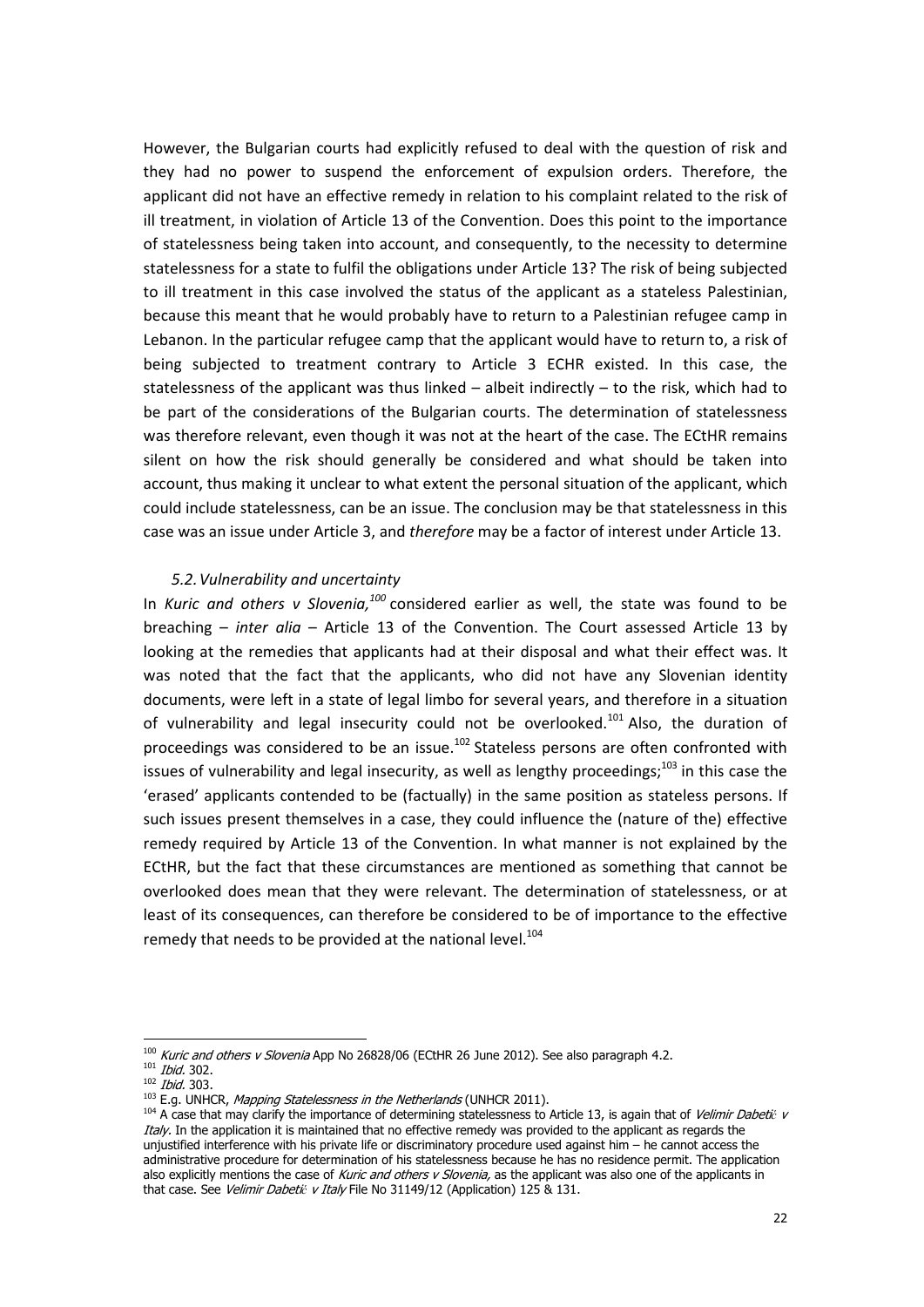# 6. Article 14: The Prohibition of Discrimination

"The enjoyment of the rights and freedoms set forth in this Convention shall be secured without discrimination on any around such as sex, race, colour, language, religion, political or other opinion, national or social origin, association with a national minority, property, birth or other status."

The prohibition of discrimination, as laid down in Article 14 of the ECHR, does not prohibit discrimination in any situation, but only in conjunction with the enjoyment of the rights and freedoms set forth in the ECHR. This does however not require that another article of the Convention be breached in order to find a violation of Article 14 of the ECHR.<sup>105</sup> That Article 14 can be very relevant in the context of statelessness and determination thereof, is already evidenced by the fact that statelessness has attached to it specific vulnerabilities – which have been mentioned earlier – and the failure of a state to address them could amount to discriminatory treatment. In order to ensure that stateless persons are not discriminated against, it can therefore be argued that they must be identified.

When considering Article 14 it is noteworthy that Article 1 of Protocol No. 12 to the Convention introduced a general prohibition of discrimination. However, it does not replace Article 14 ECHR and the relation between the two articles is supposed to be harmonious. Article 14 ECHR remains important. It binds more Council of Europe states than Article 1 of Protocol 12, and thus is the focus here. Article 1 of Protocol No. 12 shall not be considered further as it is of limited relevance due to the low number of ratifications so far. Nonetheless, Article 1 of Protocol No. 12 may play a role similar to that of Article 14 ECHR in the future, and has the potential to be of greater influence due to its general application.

# 6.1.Discrimination based on (non-)nationality

The case of Andrejeva v Latvia<sup>106</sup> presents an important feature of discrimination based on nationality. This case concerned a stateless applicant, a non-national of Latvia, who had a permanent residence status. Her complaint under Article 14 of the Convention $107$  was directed at the fact that her pension was not calculated the same way as it was for Latvian citizens, which resulted in her receiving a significantly lower pension. Nationality was, according to her, the sole criterion on which the differential treatment was based. The Court agreed with her, finding a violation of Article 14 ECHR (in conjunction with Article 1 of Protocol No. 1) as the respondent state could not provide the "very weighty reasons" necessary to justify a difference in treatment based on nationality. It is important to note that the Court took into account here that the applicant was not a national of any state (she

<sup>105</sup> In the *Belgian Linguistic Case*, the ECtHR already clarified that – even though there can be no breach of Article 14 when it is considered in isolation – Article 14 can be violated when it is considered together with another article of the ECHR, even in cases where the latter article alone would not be breached. It is thus possible that a violation of Article 14 is found when another article of the Convention is breached as well, but it is also possible that only Article 14 read in conjunction with that article is violated. See Case "relating to certain aspects of the laws on the use languages in education in Belgium" v Belgium App Nos 1474/62, 1677/62, 1691/62, 1769/63, 1994/63, 2126/64 (ECtHR 23 July 1968) 9.

<sup>&</sup>lt;sup>106</sup> Andrejeva v Latvia App No 55707/00 (ECtHR 18 February 2009).

<sup>&</sup>lt;sup>107</sup> In this case, Art. 14 was invoked in conjunction with Art. 1 of Protocol No. 1 to the ECHR (the protection of property).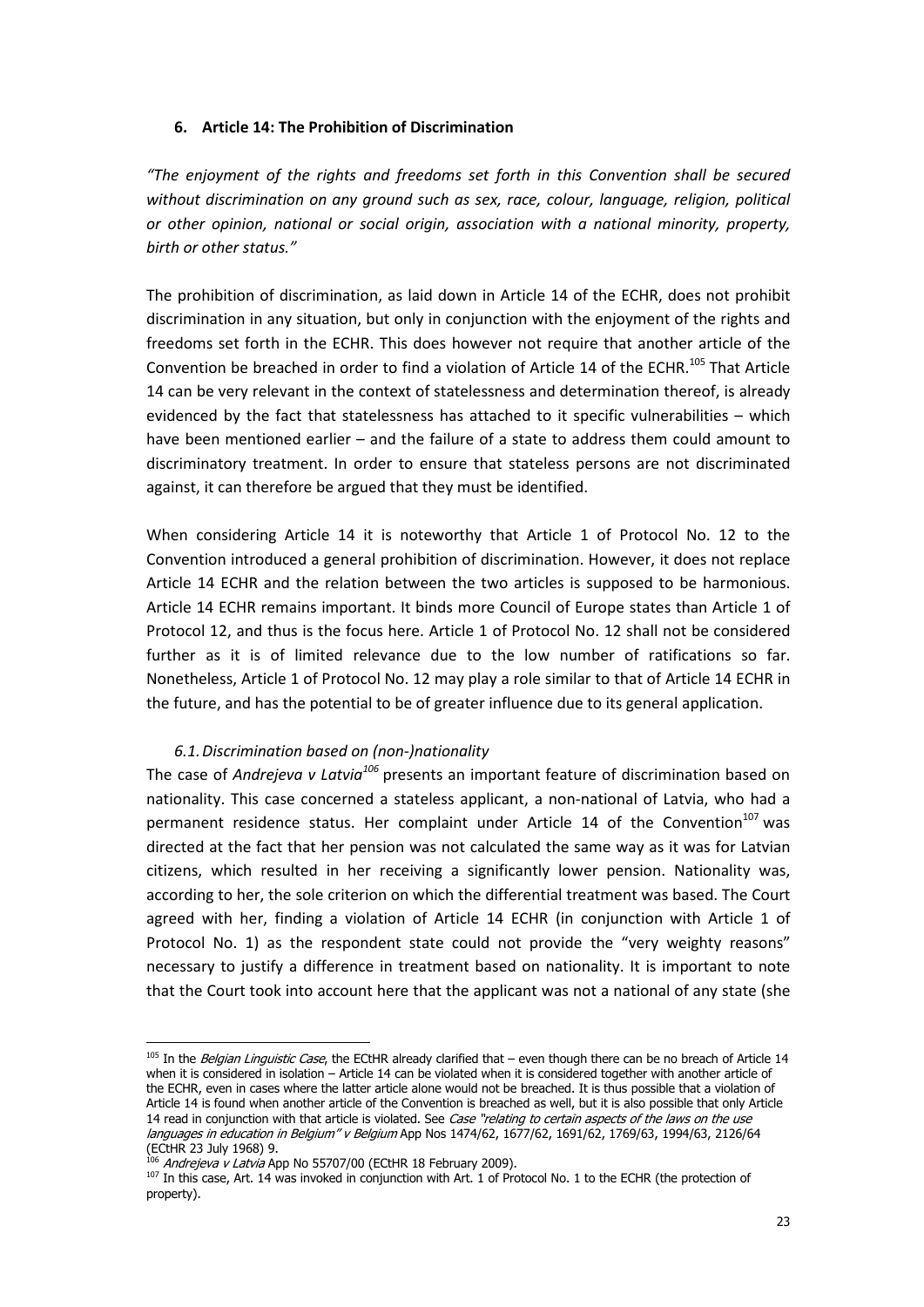was stateless), thus making her situation different from both nationals and non-nationals.<sup>108</sup> This demonstrates that, in the field of social security, and possibly beyond, differential treatment of stateless persons – or the failure to treat stateless persons differently from other non-nationals even where their different situation demands it – requires very weighty reasons. Furthermore, the statelessness of the person is something that seems to affect the very weighty reasons- and proportionality test. Under Article 14 of the Convention, statelessness can thus be a relevant factor when deciding on cases involving discrimination based on nationality.<sup>109</sup> In this sense, Article 14 points to an obligation for states to determine statelessness when confronted by discrimination in the enjoyment of Convention rights.

As such, Article 14 offers good prospects for cases where a statelessness determination would be required. However, it is always important to isolate where statelessness or nationality is the relevant difference, such as in Andrejeva v Latvia (where the applicant had permanent residence), rather than e.g. a person's immigration status (or lack of status or lawful residence). Stateless persons can be undocumented or irregularly present. Discrimination where the relevant difference is a lack of immigration status as 'other status' may not require the same level of justification of 'very weighty reasons' as that which is applicable where discrimination takes place on grounds of nationality. Instead, a wide margin of appreciation may be given to a state. $110$ 

# 6.2. Treating different cases differently

In the case of Stec and others v the United Kingdom, the Court has held that state authorities are allowed to treat men and women differently for the purposes of positive discrimination, in order to correct factual inequalities between them. The case concerned a difference between men and women in their state pensionable age. However, this was justified according to the ECtHR by the fact that women generally spend longer periods out of paid employment than men, for taking care of children, for example. However, the difference is only justified as long as social conditions do not change. This change was seen to be a gradual one. The Court therefore found:

"That the difference in State pensionable age between men and women in the United Kingdom was originally intended to correct the disadvantaged economic position of women. It continued to be reasonably and objectively justified on this ground until such time as social and economic changes removed the need for special treatment for women. The respondent State's decisions as to the precise timing and means of putting right the inequality were not so manifestly unreasonable as to exceed the wide margin of appreciation allowed it in such a field […]. Similarly, the decision to link eligibility for [Reduced Earnings Allowance] to the pension system was reasonably and objectively justified, given that this benefit is intended to

<sup>108</sup> Andrejeva v Latvia App No 55707/00 (ECtHR 18 February 2009) 88.

<sup>&</sup>lt;sup>109</sup> A case that may clarify discrimination based on non-nationality and the relevance for statelessness determination further, is that of Velimir Dabetić v Italy. In the application is said that the respondent state has treated the applicant – a stateless person who lost his regular legal status in this state before recognition of his statelessness – differently from asylum seekers, without the difference in treatment being objectively and reasonably justified. See Velimir Dabetić v Italy File No 31149/12 (Application) 104.

<sup>&</sup>lt;sup>110</sup> See Bah v the United Kingdom App No 56328/07 (ECtHR 27 September 2011).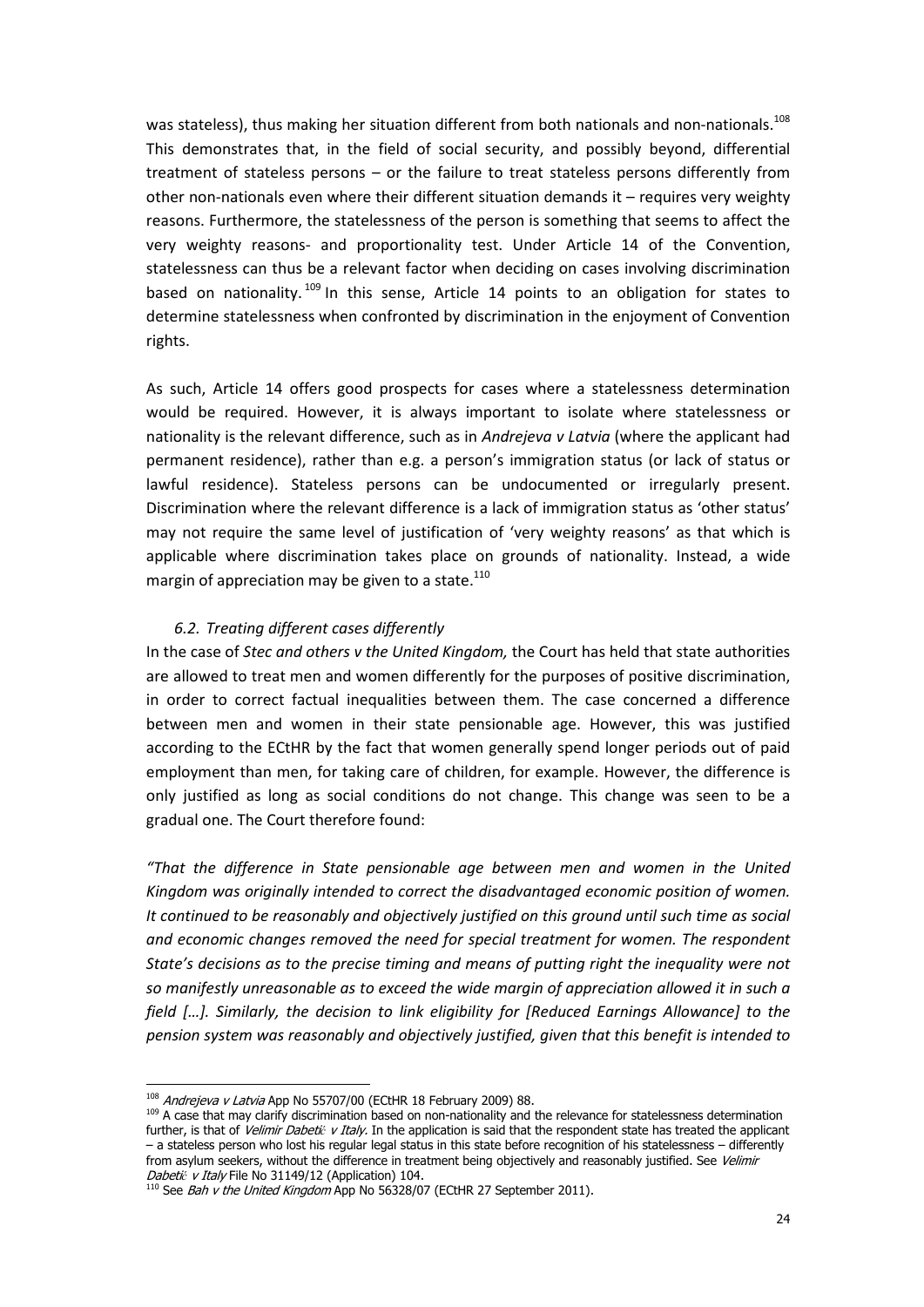compensate for reduced earning capacity during a person's working life. There has not, therefore, been a violation of Article 14 of the Convention [...] in this case."111

This shows that positive obligations to protect against discrimination exist for groups who are in a materially different position. States may therefore take measures in order to protect or help vulnerable groups within their territory. This could include stateless persons. The importance of this is also noted in the UNCHR Guidelines on Statelessness where it concerns the status of stateless persons at the national level in relation to international human rights law. The Guidelines encourage states to explore affirmative action measures to help particularly vulnerable groups of stateless persons within their territory.<sup>112</sup>

However, could this point to an obligation to determine statelessness? An argument can certainly be made for this. In the past, the Court has found a violation of Article 14 of the Convention because the state failed to treat persons differently whose situations are significantly different, without justification.<sup>113</sup> Stateless persons are, compared to nationals of a state definitely in a different situation, as nationals of a state enjoy a number of rights that non-nationals do not, including a right to vote for example. Also, compared to other non-nationals that may be present in a country, stateless persons can be identified as significantly different because of their lack of any nationality and consequent issues such as access to health care, social benefits, education.<sup>114</sup> In order to identify stateless persons as a group being fundamentally different from another group, the state will have to determine who is stateless in order to treat these people differently and in line with their needs. Interpreted in this way, Article 14 of the Convention can oblige states to determine statelessness.<sup>115</sup>

#### 6.3. Minorities

In the case law of the ECtHR regarding minorities and Article 14 ECHR, a new development can be seen: treating a problem, that is embodied by the individual applicants in the case under consideration, as a collective or systematic issue affecting a certain minority in general.<sup>116</sup> This was the case in *D.H. and others v Czech Republic.*<sup>117</sup> The application concerned the establishment of special schools as an answer to the question of education of Roma children, who, due to these schooling arrangements, were indirectly racially discriminated against. Accordingly, the Court found violation of Article 14 in conjunction

 <sup>111</sup> Stec and others v the United Kingdom App Nos 65731/01 and 65900/01 (ECtHR 12 April 2006) 66.

<sup>112</sup> UNHCR, 'Guidelines on Statelessness No. 3: The Status of Stateless Persons at the National Level' (UNHCR 2012) HCR/GS/12/03, 21, http://www.refworld.org/docid/5005520f2.html.

<sup>113</sup> Thlimmenos v Greece App No 34369/97 (ECtHR 6 April 2000).

<sup>114</sup> The right to education is, for example, included in Art. 2 of Protocol No. 1 to the ECHR. This is of importance, because Art. 14 will have to be invoked together with another article of the ECHR. If a stateless person would be unable to access education because the general arrangement thereof does consider not allow a stateless person to begin or finish his or her education, while it does ensure access to education for nationals and other non-nationals, the state may be found of failing to treat persons who are different differently and should have taken affirmative action to guarantee the right to access to education for all persons equally within its jurisdiction.

<sup>&</sup>lt;sup>115</sup> Again, when deciding on the case of *Velimir Dabetić v Italy,* the ECtHR might shed some more light on the issue of 'positive discrimination' for stateless persons (and the necessity to determine statelessness in this regard). The application mentions that "the Italian authorities have failed to treat the applicant differently on account of his vulnerable status as a stateless person and a victim of the 'erasure' in Slovenia". See Velimir Dabetić v Italy File No 31149/12 (Application) 104.

<sup>116</sup> Robin White & Clare Ovey, The European Convention on Human Rights (Oxford University Press 2010) 564-565. <sup>117</sup> D.H. and others v Czech Republic App No 57325/00 (ECtHR 13 November 2007).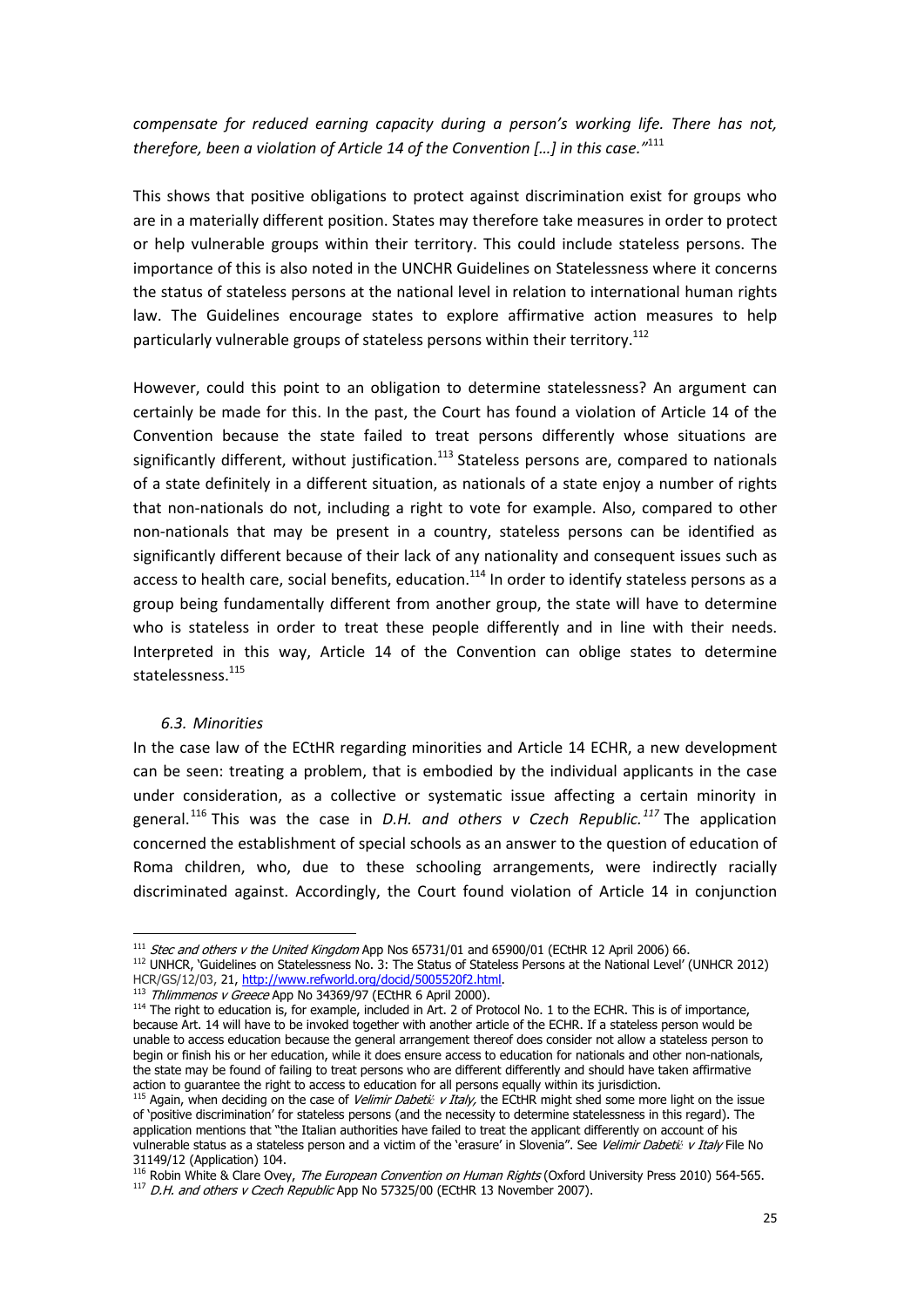with Article 2 of Protocol No. 1 that related to the applicants in general as members of the Roma community. The Court, in Horváth and Kiss v Hungary, $118$  recently decided upon a similar case of two young Roma men who were misdiagnosed with a mental disability, placed in remedial schools and discriminated against. The Court held that the respondent state violated of Article 14 in conjunction with Article 2 of Protocol No. 1 after finding that the schooling arrangements for Roma with an alleged mental disability did not offer adequate safeguards that paid attention to their special needs as members of a disadvantaged and vulnerable group. According to the ECtHR, this led to isolation and an education that was likely to compromise the personal development of the applicants. Again, the Court considers the applicants as members of the Roma community, thus showing a developing approach to systematic problems of discrimination, including indirect discrimination, by addressing the wider issue at hand rather than the individual complaints. There is academic authority that this "collective rather than individual approach could have implications for many areas of the Court's caseload".<sup>119</sup>

If stateless persons could be considered under this line of reasoning of the Court, stateless persons as a group could be better protected. It is likely that stateless persons can qualify as a collective that faces a general issue, in much the same way as the ECtHR found in the aforementioned Roma cases. In this regard, it should first be noted that many Roma are in fact stateless.<sup>120</sup> This already indicates that (individual) stateless persons can definitely be confronted with the systematic discrimination that minorities face. Furthermore, stateless persons have often been identified as vulnerable and requiring special attention and protection, for instance with a dedicated UN regime. Stateless persons also have an important feature that distinguishes them, as a group, from any other group: they lack any nationality. As such, it might be possible that they can qualify as a collective that faces systematic discrimination. The form that discrimination takes will depend on the circumstances, but one can again conceive of discrimination in access to education, discrimination on the basis of nationality or lack thereof, etcetera. Discrimination on the basis of (no) nationality can also clearly be of a systematic nature, as the lack of a nationality of a stateless person will only disappear when he or she naturalises – and then no longer is a stateless person, but a citizen of a state. For many stateless persons, access to nationality is a significant problem – especially where they have not been recognised as stateless and lack access to more favourable naturalisation regimes. Stateless persons, when following this line of reasoning, thus might be a collective facing systematic discrimination that is in need of protection against discrimination. If statelessness is generally perceived as a discrimination issue, then the identification of stateless persons in order to prevent discrimination in the enjoyment of Convention rights, including the Articles discussed earlier, could be an (implicit) positive obligation resting on the States Parties to the ECHR.

<sup>119</sup> Robin White & Clare Ovey, The European Convention on Human Rights (Oxford University Press 2010) 565. 120 Thomas Hammarberg, 'Many Roma in Europe are Stateless and Live Outside Social Protection', Viewpoint by Thomas Hammarberg, Commissioner for Human Rights of the Council of Europe, 6 July 2009,

 <sup>118</sup> Horváth and Kiss v Hungary App No 11146/11 (ECtHR 29 January 2013).

http://www.refworld.org/docid/4a7023c72.html; Jessica Parra, 'Stateless Roma in the European Union: Reconciling the Doctrine of Sovereignty Concerning Nationality Laws with International Agreements to Reduce and Avoid Statelessness' (2011) 34 Fordham International Law Journal 6, pp. 1666-1694.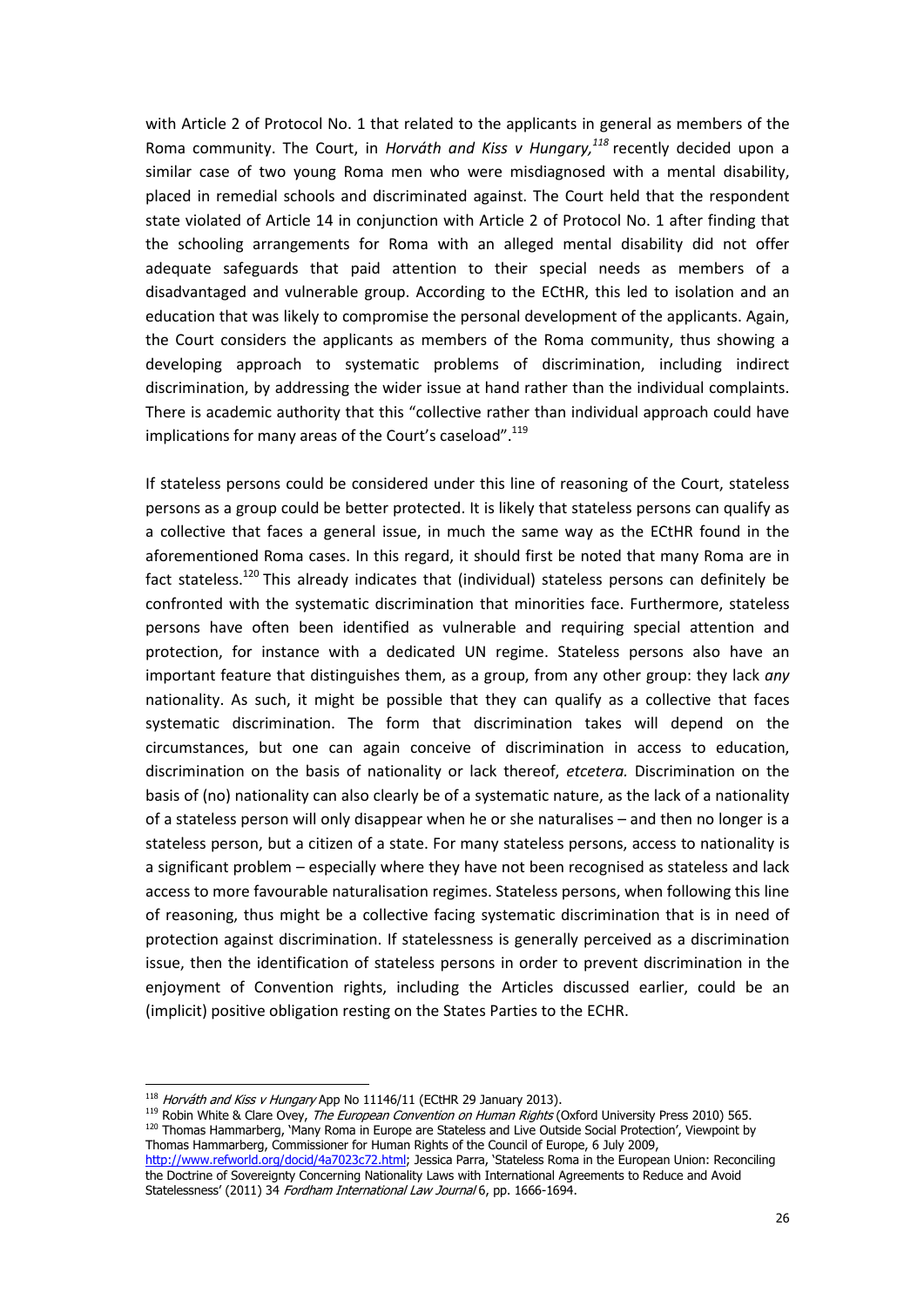# 7. Conclusion

By analysing five different articles of the Convention, this study has shed some light on the question "does the ECHR oblige European states to determine statelessness?" The answer to this question is an, albeit cautious, 'yes'. The analysis of the ECHR articles addressed in this paper shows that the failure to determine statelessness – or at least, identify a person as being stateless – is very likely to play a role in the ECtHR's interpretations of the relevant provisions of the Convention. This demonstrates that statelessness, and therefore, the determination thereof, is an issue that should concern all States Parties to the ECHR in order to fulfil their obligations under – at least – Articles 3, 5, 8, 13 and 14 of the Convention. The likeliness that the Court will rule that a state has violated its obligations where it has not taken steps to determine a person's statelessness will vary depending on the circumstances of the case.

To litigate successfully, creativity is obviously needed to connect the case at hand to the ECHR and its interpretations, as the ECtHR has not explicitly dealt with statelessness determination in its case law to date. In this regard, it is important to bear in mind that the Convention is considered to be a 'living instrument' and that the Court interprets it in line with its object and purpose. It is therefore foreseeable that the Court, at some point, will rule more directly about the need to determine statelessness under the ECHR.

The analysis in this paper shows that the Court already gives consideration to statelessness in its judgements. With regard to statelessness determination, some issues seem to be more straightforward than others in the current rulings of the Court. For instance, a situation in which a (possibly) stateless person has not been given any legal status by the respondent state, causing uncertainty and an extended period of time spent in a limbo, might persuade the Court to refer to the importance of statelessness determination to avoid this kind of situation. If, in addition, arbitrary detention, non-removability and issues concerning discrimination play a role in a case, it is similarly possible that the ECtHR may be moved to affirm the need for statelessness determination.

Indeed, the recent case of Kim v Russia on the detention of a stateless person with a view to expulsion set an important precedent on measures that states need to take to prevent situations of arbitrary detention of stateless persons in order to comply with the Convention, and which is clearly connected with the importance of statelessness determination and procedures to this end.